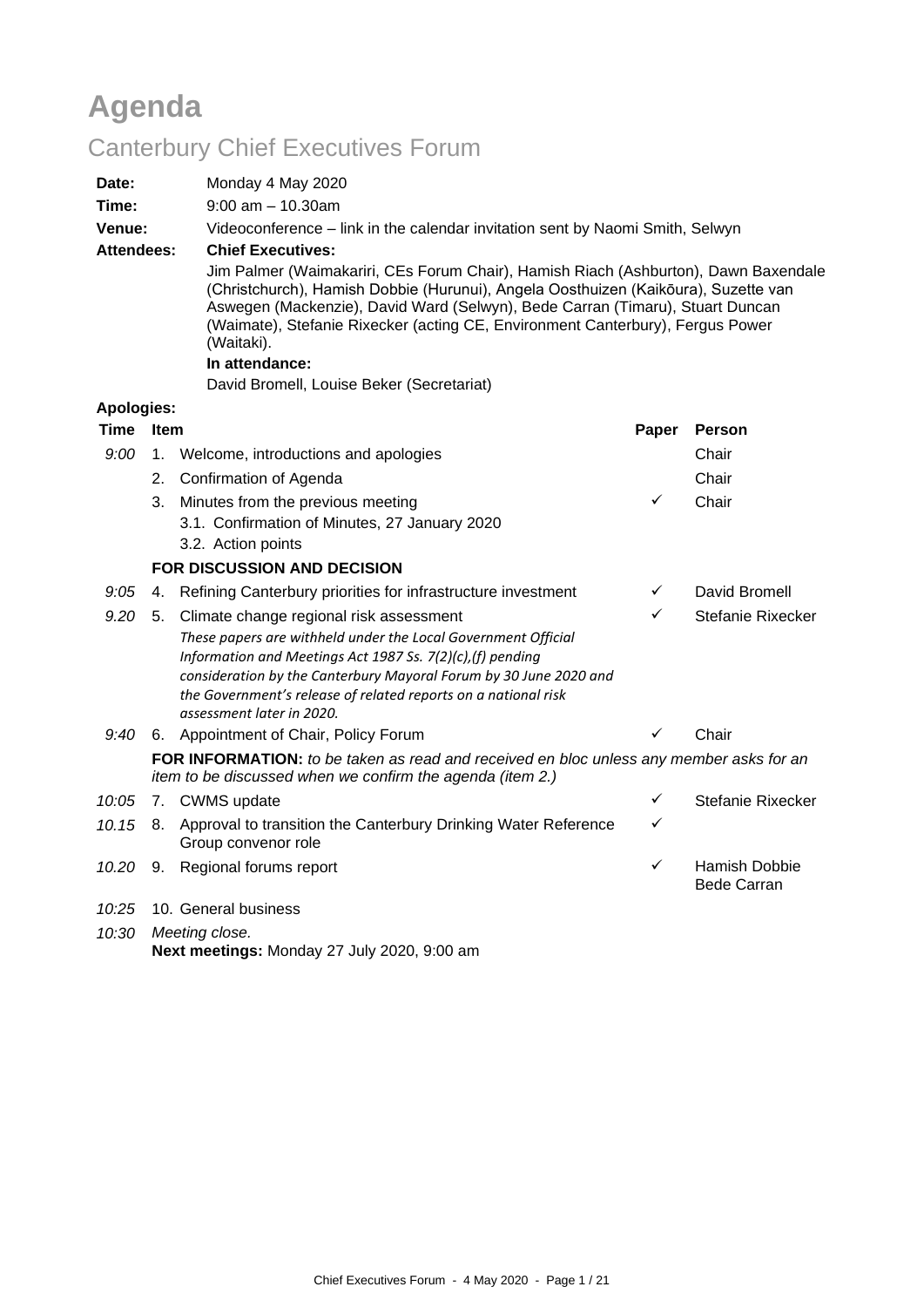# Canterbury Chief Executives Forum Confirmed Minutes

| Date:                        | 27 January 2020                                                                                                                                                                                                                                                                                    |                                               |  |  |  |
|------------------------------|----------------------------------------------------------------------------------------------------------------------------------------------------------------------------------------------------------------------------------------------------------------------------------------------------|-----------------------------------------------|--|--|--|
| <b>Venue:</b>                | Selwyn District Council                                                                                                                                                                                                                                                                            |                                               |  |  |  |
| Attendance:                  | Jim Palmer (Waimakariri, Chair), Angela Oosthuizen (Kaikōura), Bede Carran (Timaru), Bill Bayfield (Environment Canterbury), David Ward<br>(Selwyn), Dawn Baxendale (Christchurch), Hamish Dobbie (Hurunui), Hamish Riach (Ashburton), Suzette van Aswegen (Mackenzie), Stuart Duncan<br>(Waimate) |                                               |  |  |  |
|                              | In attendance:                                                                                                                                                                                                                                                                                     |                                               |  |  |  |
|                              | Stefanie Rixecker – for item 7                                                                                                                                                                                                                                                                     |                                               |  |  |  |
|                              | Caroline Hart (Environment Canterbury) – for item 9                                                                                                                                                                                                                                                |                                               |  |  |  |
|                              | <i><b>Secretariat:</b></i>                                                                                                                                                                                                                                                                         |                                               |  |  |  |
|                              | Simon Fraser, David Bromell                                                                                                                                                                                                                                                                        |                                               |  |  |  |
| Apologies:                   | Fergus Power (Waitaki)                                                                                                                                                                                                                                                                             |                                               |  |  |  |
| <b>AGENDA</b><br><b>ITEM</b> | <b>KEY POINTS DISCUSSED / RESOLVED</b>                                                                                                                                                                                                                                                             | <b>ACTION POINTS (Who will action, when?)</b> |  |  |  |
| 1.                           | Welcome, attendance and apologies                                                                                                                                                                                                                                                                  |                                               |  |  |  |
|                              | Jim Palmer welcomed all to the meeting.                                                                                                                                                                                                                                                            |                                               |  |  |  |
|                              | Apologies were noted from Fergus Power.                                                                                                                                                                                                                                                            |                                               |  |  |  |
| 2.                           | <b>Confirmation of agenda</b>                                                                                                                                                                                                                                                                      |                                               |  |  |  |
|                              | Agenda for the meeting was confirmed with four items for general business:                                                                                                                                                                                                                         |                                               |  |  |  |
|                              | Christchurch major projects - Dawn Baxendale<br>Biosecurity Advisory Groups - Bill Bayfield<br>Waste minimisation issues - Bill Bayfield<br>Secretariat changes - Simon/David                                                                                                                      |                                               |  |  |  |
| 3.                           | Minutes from the previous meeting                                                                                                                                                                                                                                                                  |                                               |  |  |  |
|                              | Minutes from the previous meeting were confirmed, with all actions completed or underway.                                                                                                                                                                                                          |                                               |  |  |  |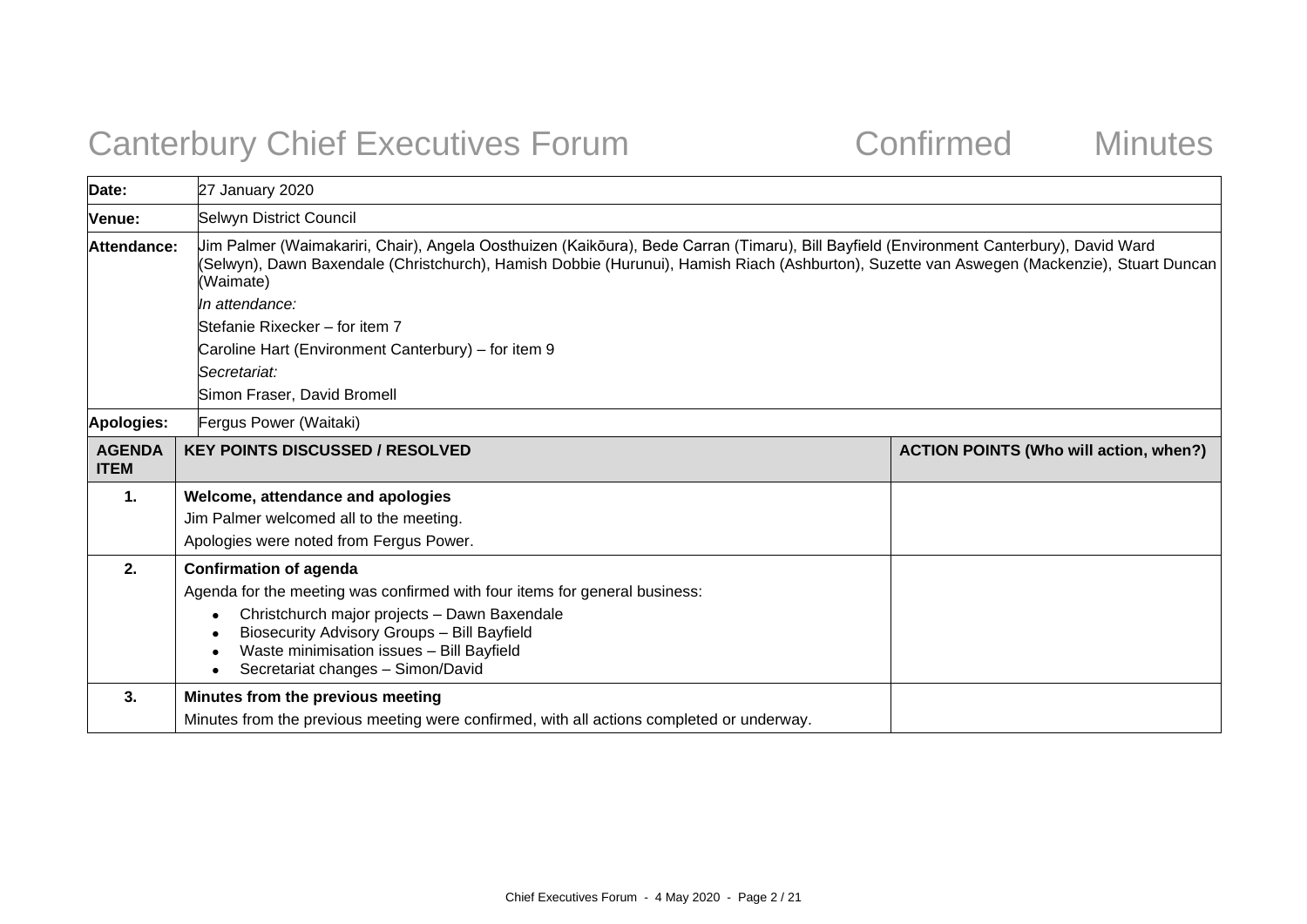| 4. | Mayor's plan for Canterbury workshop                                                                                                                                                                                                                                                                                                                                                                                                                                                                                           | Secretariat to circulate longlist of priorities                                                      |
|----|--------------------------------------------------------------------------------------------------------------------------------------------------------------------------------------------------------------------------------------------------------------------------------------------------------------------------------------------------------------------------------------------------------------------------------------------------------------------------------------------------------------------------------|------------------------------------------------------------------------------------------------------|
|    | David Bromell spoke to this item. Details of the Mayoral Forum workshop on 3 February to develop a<br>new regional strategy were discussed, including:                                                                                                                                                                                                                                                                                                                                                                         | and reminder for pre-reading prior to the<br>workshop - COMPLETE                                     |
|    | noting that the framework was discussed by CEs in November and subsequently agreed by<br>the Mayoral Forum, with all Mayors indicating they would like to be involved<br>Carl Pavletich has been engaged as the facilitator for the workshop<br>an initial longlist of 20 priorities has been drawn up as a starting point<br>engagement with key stakeholders will occur following the workshop<br>the only pre-reading required for the workshop is for attendees to re-read the Canterbury<br>regional overview (Aug 2019). |                                                                                                      |
|    | Chief Executives provided feedback on the longlist of 20 priorities with some minor changes<br>suggested. Chief Executives also noted the need to ensure buy-in of councils to the new strategy,<br>and to keep attendees focused on the key outcomes (including impact, common agreement, and<br>financial viability).                                                                                                                                                                                                        |                                                                                                      |
|    | <b>Resolved</b>                                                                                                                                                                                                                                                                                                                                                                                                                                                                                                                |                                                                                                      |
|    | That the Canterbury Chief Executives Forum:                                                                                                                                                                                                                                                                                                                                                                                                                                                                                    |                                                                                                      |
|    | endorse the proposed outline for the workshop on 3 February 2020<br>agree that engagement with Ngai Tahu occurs following the workshop on 3 February.                                                                                                                                                                                                                                                                                                                                                                          |                                                                                                      |
| 5. | Regional submissions - guidelines                                                                                                                                                                                                                                                                                                                                                                                                                                                                                              | Secretariat to circulate approved guidelines                                                         |
|    | David Bromell spoke to this item. This item followed on from discussion at the previous meeting in<br>November on the process for drafting regional submissions. A set of guidelines for drafting regional<br>submissions for the Mayoral Forum was approved.                                                                                                                                                                                                                                                                  | to members of the Policy Forum and publish<br>them on the Mayoral Forum website -<br><b>COMPLETE</b> |
|    | <b>Resolved</b>                                                                                                                                                                                                                                                                                                                                                                                                                                                                                                                |                                                                                                      |
|    | That the Canterbury Chief Executives Forum:                                                                                                                                                                                                                                                                                                                                                                                                                                                                                    |                                                                                                      |
|    | 1. approve the attached guidelines for preparing regional submissions                                                                                                                                                                                                                                                                                                                                                                                                                                                          |                                                                                                      |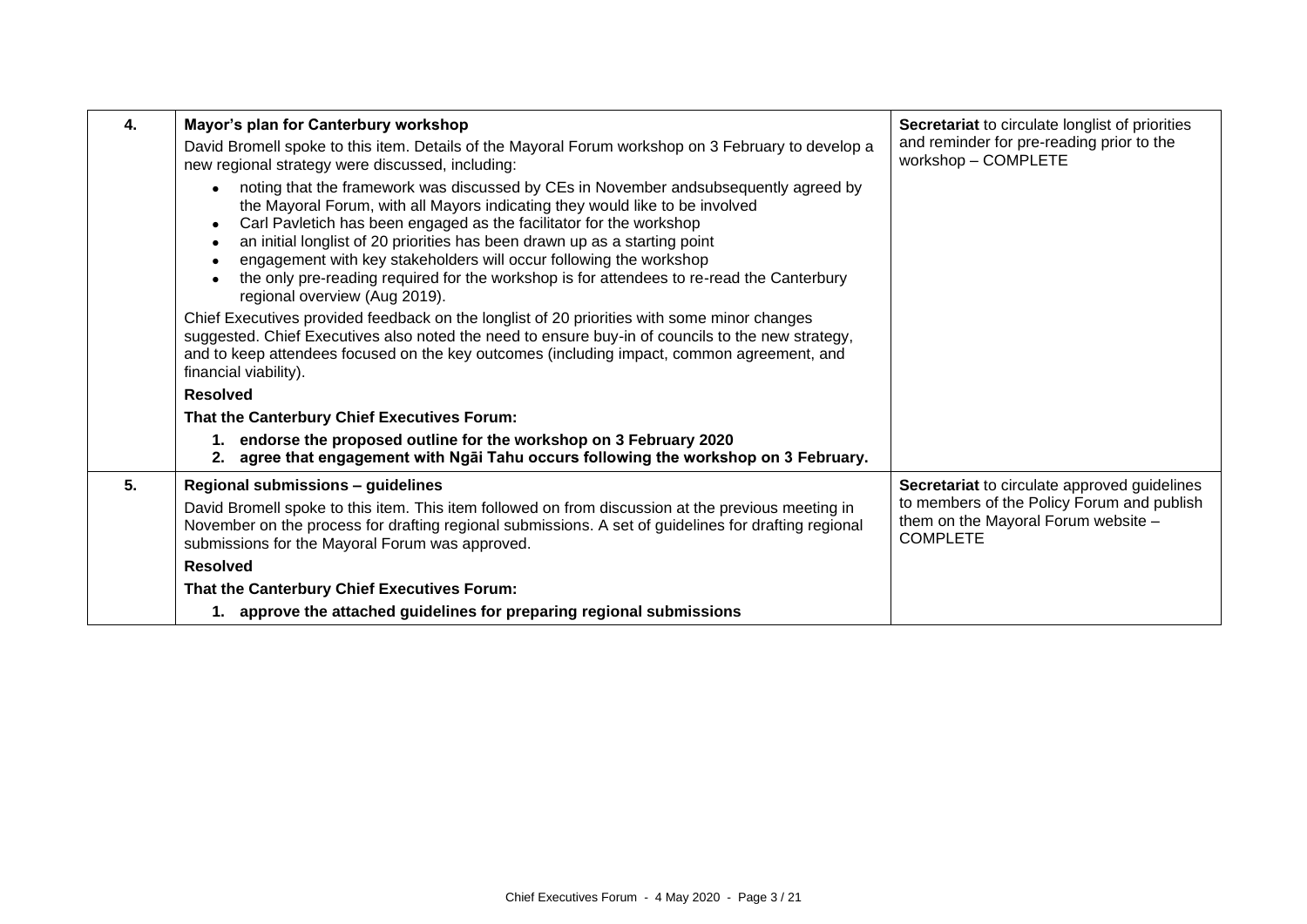| 6. | Regional land transport plan development and national infrastructure<br>Lorraine Johns and Ben Wong (ECan) spoke to the first part of this item on the process for<br>developing a new Regional Land Transport Plan (RLTP). The RLTP is to be developed by the<br>Regional Transport Committee (RTC) to signal regional funding priorities that are in line with the<br>Government Policy Statement on Land Transport. Timeframes for the development of the RLTP<br>include public consultation starting in December 2020, and final RLTP submitted to NZTA by April<br>2021.                                                                                                                                                                                                                                                                                                                                                                                                                                                                                                                                                                                                                    | Secretariat to circulate link to NZTA 10-year<br>plan to CEs - COMPLETE |
|----|---------------------------------------------------------------------------------------------------------------------------------------------------------------------------------------------------------------------------------------------------------------------------------------------------------------------------------------------------------------------------------------------------------------------------------------------------------------------------------------------------------------------------------------------------------------------------------------------------------------------------------------------------------------------------------------------------------------------------------------------------------------------------------------------------------------------------------------------------------------------------------------------------------------------------------------------------------------------------------------------------------------------------------------------------------------------------------------------------------------------------------------------------------------------------------------------------|-------------------------------------------------------------------------|
|    | Discussion focused on:                                                                                                                                                                                                                                                                                                                                                                                                                                                                                                                                                                                                                                                                                                                                                                                                                                                                                                                                                                                                                                                                                                                                                                            |                                                                         |
|    | how Canterbury as a region stays 'ahead of the game' to ensure we get the maximum<br>amount of government funding<br>the risk that increased funding for rail and transfer of funding from rural NZ to urban centres is<br>likely to displace available funding for roading in the South Island<br>appreciation for engaging with CEs and Mayors early, and to keep them involved during<br>development<br>ensuring a balance between urban and rural priorities, and making sure we tell the<br>appropriate story to support these - what's critical for us individually and regionally, then<br>linking that to what central government is looking for<br>the importance of the RLTP articulating a clear strategic direction tied to an economic case,<br>rather than cobbling together each TA's priorities<br>resilience as a priority, particularly in light of the Rangitata flooding in December<br>encouraging NZTA to focus on the economic value of goods carried, not just volume of<br>vehicles, especially on state highways in rural areas<br>ensuring staff capacity and capability to support development of the 2021 RLTP, which must<br>deliver more than 'business as usual'. |                                                                         |
|    | Chief Executives requested that a co-ordinated strategic approach is taken, coordinated between the<br>RTC, Mayoral Forum and Chief Executives Forum through the Secretariat. Chief Executives want to<br>ensure that the whole process lifts above BAU to achieve our desired outcomes for regional transport<br>planning and investment.<br><b>Resolved</b>                                                                                                                                                                                                                                                                                                                                                                                                                                                                                                                                                                                                                                                                                                                                                                                                                                     |                                                                         |
|    | That the Canterbury Chief Executives Forum:                                                                                                                                                                                                                                                                                                                                                                                                                                                                                                                                                                                                                                                                                                                                                                                                                                                                                                                                                                                                                                                                                                                                                       |                                                                         |
|    | 1. note that preparation of the Regional Land Transport Plan 2021-2031 is underway<br>2. endorse the approach outlined in this paper to preparing the Plan<br>agree that Dawn Baxendale, Bill Bayfield and (if available) Bede Carran and Hamish<br>3.<br>Riach participate in the RTC workshop on 27 February.                                                                                                                                                                                                                                                                                                                                                                                                                                                                                                                                                                                                                                                                                                                                                                                                                                                                                   |                                                                         |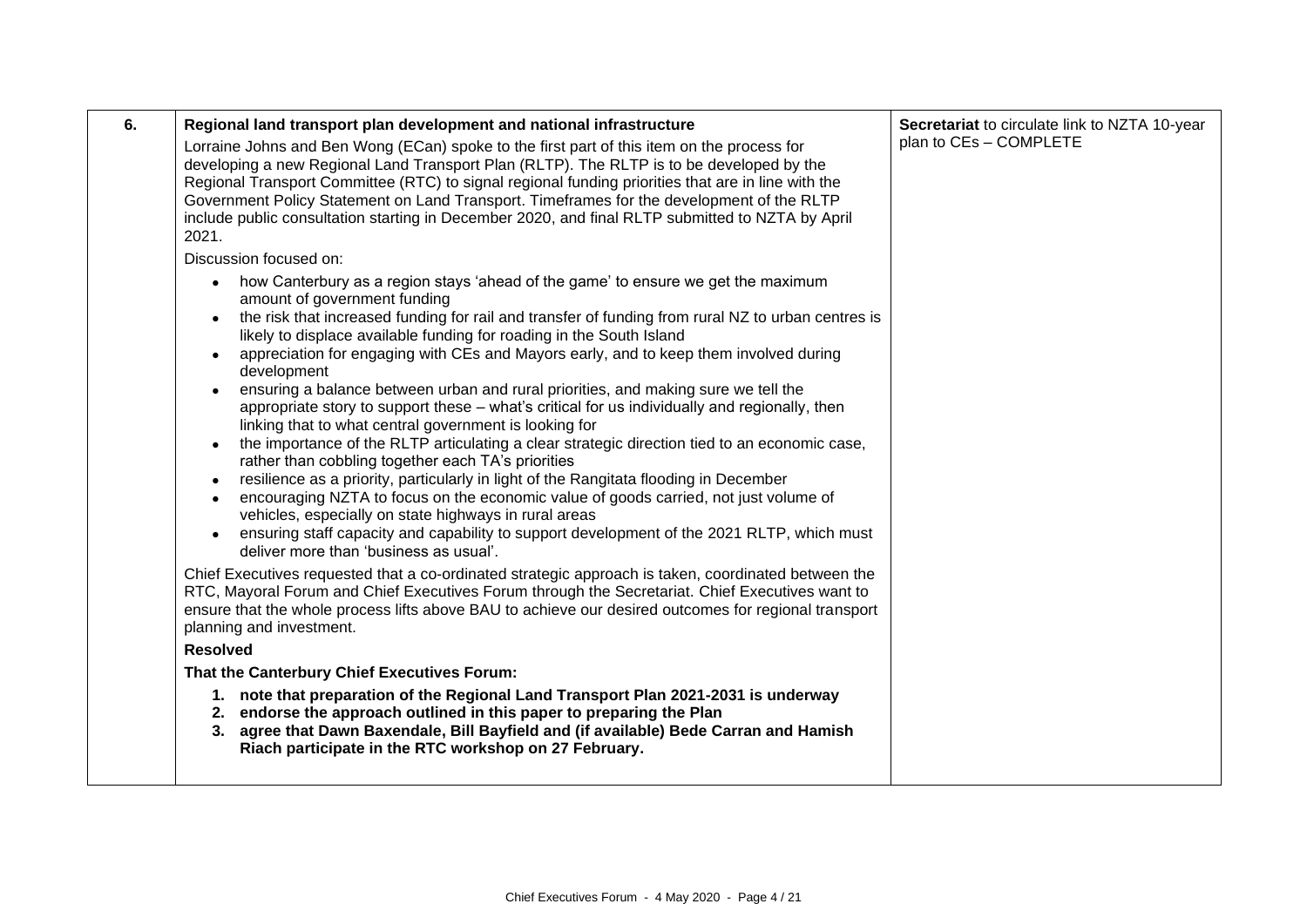|    | Simon Fraser spoke to the second part of this item, giving an overview of national infrastructure<br>announcements made by central government in later 2019 with further details to be announced in<br>early 2020.                                                                                                                                                                                                       |                                                                           |
|----|--------------------------------------------------------------------------------------------------------------------------------------------------------------------------------------------------------------------------------------------------------------------------------------------------------------------------------------------------------------------------------------------------------------------------|---------------------------------------------------------------------------|
|    | Chief Executives agreed to take unfunded projects of importance to Canterbury to the Mayoral Forum<br>to seek agreement on priorities for collective advocacy, and to inform both the RLTP and councils' 30-<br>year infrastructure strategies.                                                                                                                                                                          |                                                                           |
| 7. | <b>Climate Change regional risk assessment</b>                                                                                                                                                                                                                                                                                                                                                                           | Chief Executives to provide any further                                   |
|    | Stefanie Rixecker spoke to this item providing an update on development of a first-pass climate<br>change risk assessment for the region. This work is being undertaken alongside the national climate<br>change risk assessment led by the Ministry for the Environment.                                                                                                                                                | feedback on the risk assessment and<br>communications plan by 15 February |
|    | A draft communications plan was also presented. This was requested by Chief Executives and was<br>developed with communications staff in councils.                                                                                                                                                                                                                                                                       |                                                                           |
|    | Chief Executives noted and thanked Stefanie for the incorporation of previous feedback on the report.<br>Chief Executives provided feedback on the draft report and communications plan and timing of next<br>steps in relation to release of the national assessment, the general election, development of 2021<br>LTPs and district plan reviews. Any further feedback from councils is to be provided by 15 February. |                                                                           |
|    | The draft report is to be presented to the Mayoral Forum at its May 2020 meeting following<br>consultation with councils during April. A scope and draft budget will also be prepared for Chief<br>Executives on stage 2 of this work.                                                                                                                                                                                   |                                                                           |
|    | It was suggested that the Mayoral Forum consider inviting Dr Rod Carr (Chair) and Lisa Tumahai<br>(Deputy Chair) of the Climate Change Commission to meet with it during 2020.                                                                                                                                                                                                                                           | Secretariat to discuss inviting Dr Rod Carr                               |
|    | <b>Resolved</b>                                                                                                                                                                                                                                                                                                                                                                                                          | and Lisa Tumahai to Mayoral Forum with                                    |
|    | That the Canterbury Chief Executives Forum:                                                                                                                                                                                                                                                                                                                                                                              | Chair - IN PROGRESS                                                       |
|    | 1. approve the Canterbury Climate Change Risk Screening Interim Report<br>provide feedback on the attached communications plan to the Interim Report by 15<br>2.<br>February 2020.                                                                                                                                                                                                                                       |                                                                           |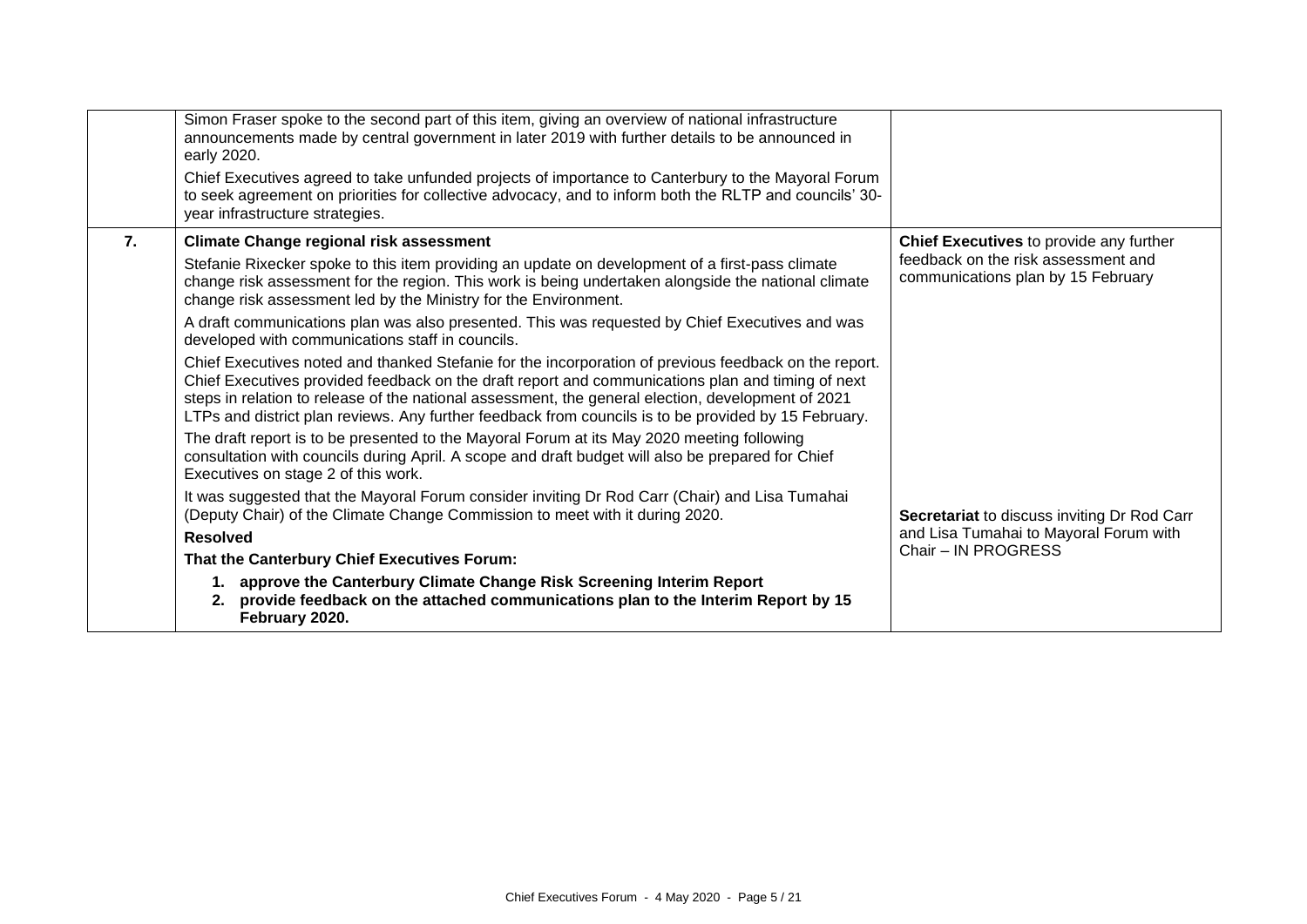| 8.  | <b>Three Waters update</b>                                                                                                                                                                                                                                                                                                                                                                                                      |                                                                                                         |
|-----|---------------------------------------------------------------------------------------------------------------------------------------------------------------------------------------------------------------------------------------------------------------------------------------------------------------------------------------------------------------------------------------------------------------------------------|---------------------------------------------------------------------------------------------------------|
|     | Simon Fraser spoke to this item.                                                                                                                                                                                                                                                                                                                                                                                                |                                                                                                         |
|     | It was noted that many councils have had challenges in gaining approval for new Water Safety Plans<br>under the new framework introduced in 2019. Christchurch City noted they are nearing approval in<br>the next few months and offered to share lessons learnt from the process with other Canterbury<br>councils.                                                                                                           |                                                                                                         |
|     | Bill Bayfield noted Stefanie Rixecker's contribution as Chair of the Drinking Water Reference Group,<br>but that the work of this group is moving to a phase that is more appropriately led by the Territorial<br>Authorities. It was suggested that Helen Beaumont from Christchurch City could be appointed as<br>Chair. Dawn Baxendale agreed to convey the request to Helen and if see had capacity to take on the<br>role. |                                                                                                         |
|     | <b>Resolved</b>                                                                                                                                                                                                                                                                                                                                                                                                                 | Dawn Baxendale to advise availability of                                                                |
|     | That the Canterbury Chief Executives Forum:                                                                                                                                                                                                                                                                                                                                                                                     | Helen Beaumont to chair Canterbury Drinking                                                             |
|     | 1. note that consultation on the Taumata Arowai - Water Services Regulator Bill closes<br>on 4 March 2020                                                                                                                                                                                                                                                                                                                       | Water Reference Group - COMPLETE                                                                        |
|     | 2. agree that a regional submission on the Taumata Arowai - Water Services Regulator<br><b>Bill not be made</b>                                                                                                                                                                                                                                                                                                                 |                                                                                                         |
|     | 3. note that Canterbury council staff are holding a workshop on Three Waters service<br>delivery arrangements in February 2020.                                                                                                                                                                                                                                                                                                 |                                                                                                         |
| 9.  | <b>CWMS quarterly update</b>                                                                                                                                                                                                                                                                                                                                                                                                    |                                                                                                         |
|     | This item was taken as read. Bill Bayfield noted that Hugh Logan's appointment as Chair of the<br>CWMS regional committee was due for renewal, and that he had indicated he would like to continue<br>in the role. Caroline Hart noted the progress being made by the Fit for the Future working group and<br>passed on her thanks for the time and engagement from council staff to support the project.                       |                                                                                                         |
|     | <b>Resolved</b>                                                                                                                                                                                                                                                                                                                                                                                                                 |                                                                                                         |
|     | That the Canterbury Chief Executives Forum:                                                                                                                                                                                                                                                                                                                                                                                     |                                                                                                         |
|     | 1. recommend to the Mayoral Forum that Hugh Logan be reappointed to the role of Chair<br>of the Regional Water Management Committee.                                                                                                                                                                                                                                                                                            |                                                                                                         |
| 10. | Triennial Agreement - check-in on progress                                                                                                                                                                                                                                                                                                                                                                                      |                                                                                                         |
|     | Jim Palmer reminded CEs that they were required to present the draft Triennial Agreement for 2020-<br>2022 to their council for ratification before 1 March 2020. Five councils had already done so, with the<br>remaining councils scheduled to do so in February.                                                                                                                                                             | All to ensure their councils ratify the Triennial<br>Agreement before 1 March 2020 -<br><b>COMPLETE</b> |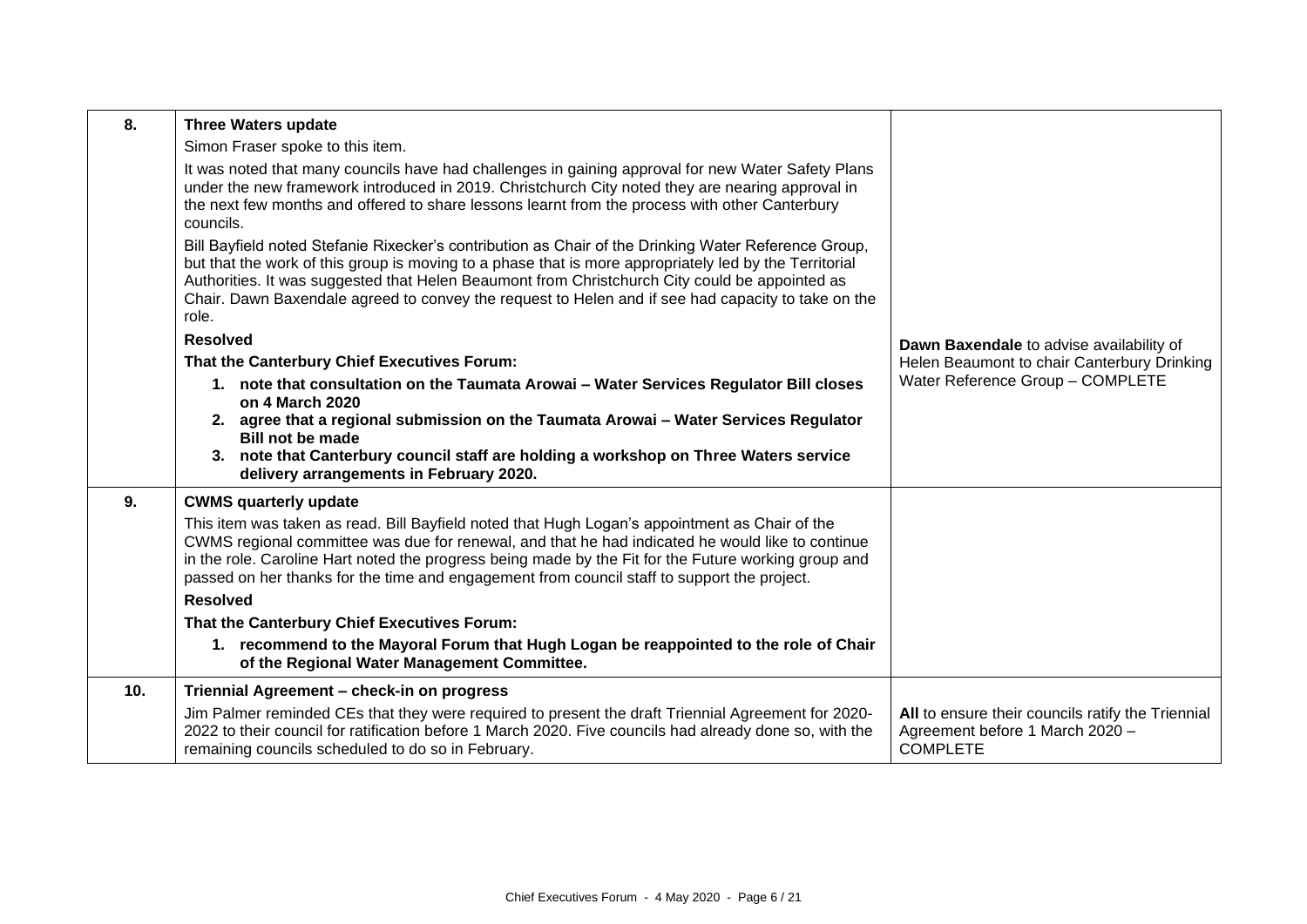| 11. | <b>Monitoring reports</b>                                                                                                                                                                                                                                                                                                                                |                                                                                                                                                |
|-----|----------------------------------------------------------------------------------------------------------------------------------------------------------------------------------------------------------------------------------------------------------------------------------------------------------------------------------------------------------|------------------------------------------------------------------------------------------------------------------------------------------------|
|     | These items were taken as read. David Bromell talked to a proposal to identify mobile blackspots in<br>Canterbury and requested the support of council field staff to collect information for the project. Chief<br>Executives agreed that the request should be made through the Engineering Managers working<br>group as a contact point for councils. | Secretariat to make request through<br>Engineering Managers working group to<br>assist with the mobile blackspots project -<br><b>COMPLETE</b> |
|     | Chief Executives noted some concerns about the South Island Destination Management Plan beyond<br>stage one.                                                                                                                                                                                                                                             |                                                                                                                                                |
| 12. | Mayoral Forum agenda - 28 February                                                                                                                                                                                                                                                                                                                       |                                                                                                                                                |
|     | David Bromell noted that Hon Dr Megan Woods had been invited to the Mayoral Forum working<br>dinner on 27 February, with her attendance still to be confirmed. No further feedback was received on<br>the draft agenda.                                                                                                                                  |                                                                                                                                                |
| 13. | <b>General business</b>                                                                                                                                                                                                                                                                                                                                  |                                                                                                                                                |
|     | Christchurch major projects                                                                                                                                                                                                                                                                                                                              |                                                                                                                                                |
|     | Dawn Baxendale updated CEs on recent progress on the investment case and development of a<br>funding plan for the new Christchurch Stadium. She noted her council will be engaging further on this<br>with other councils in the near future.                                                                                                            |                                                                                                                                                |
|     | <b>Biosecurity Advisory Groups</b>                                                                                                                                                                                                                                                                                                                       |                                                                                                                                                |
|     | Bill Bayfield noted that nominations for council representatives on the new Biosecurity Advisory Groups<br>had been confirmed and will be approved by ECan councillors in February. Nominees are:                                                                                                                                                        |                                                                                                                                                |
|     | Northern - Cr Vince Daly (Hurunui)<br>Christchurch/Banks Peninsula - Cr Jeff Bland (Selwyn)<br>Mid-Canterbury - Cr Bob Mugford (Selwyn)<br>$\bullet$<br>Southern - Cr Anne Munro (Mackenzie)<br>$\bullet$                                                                                                                                                |                                                                                                                                                |
|     | <i>Waste minimisation issues</i>                                                                                                                                                                                                                                                                                                                         |                                                                                                                                                |
|     | Bill Bayfield updated CEs on recent waste minimisation issues in the region.                                                                                                                                                                                                                                                                             |                                                                                                                                                |
|     |                                                                                                                                                                                                                                                                                                                                                          |                                                                                                                                                |
|     | Secretariat changes                                                                                                                                                                                                                                                                                                                                      |                                                                                                                                                |
|     | Simon Fraser noted that this would be his last CEs Forum meeting, having resigned from his role in the<br>regional forums' secretariat. CEs thanked Simon for his work over the last two years.                                                                                                                                                          |                                                                                                                                                |
|     | The meeting closed at 12:26pm                                                                                                                                                                                                                                                                                                                            |                                                                                                                                                |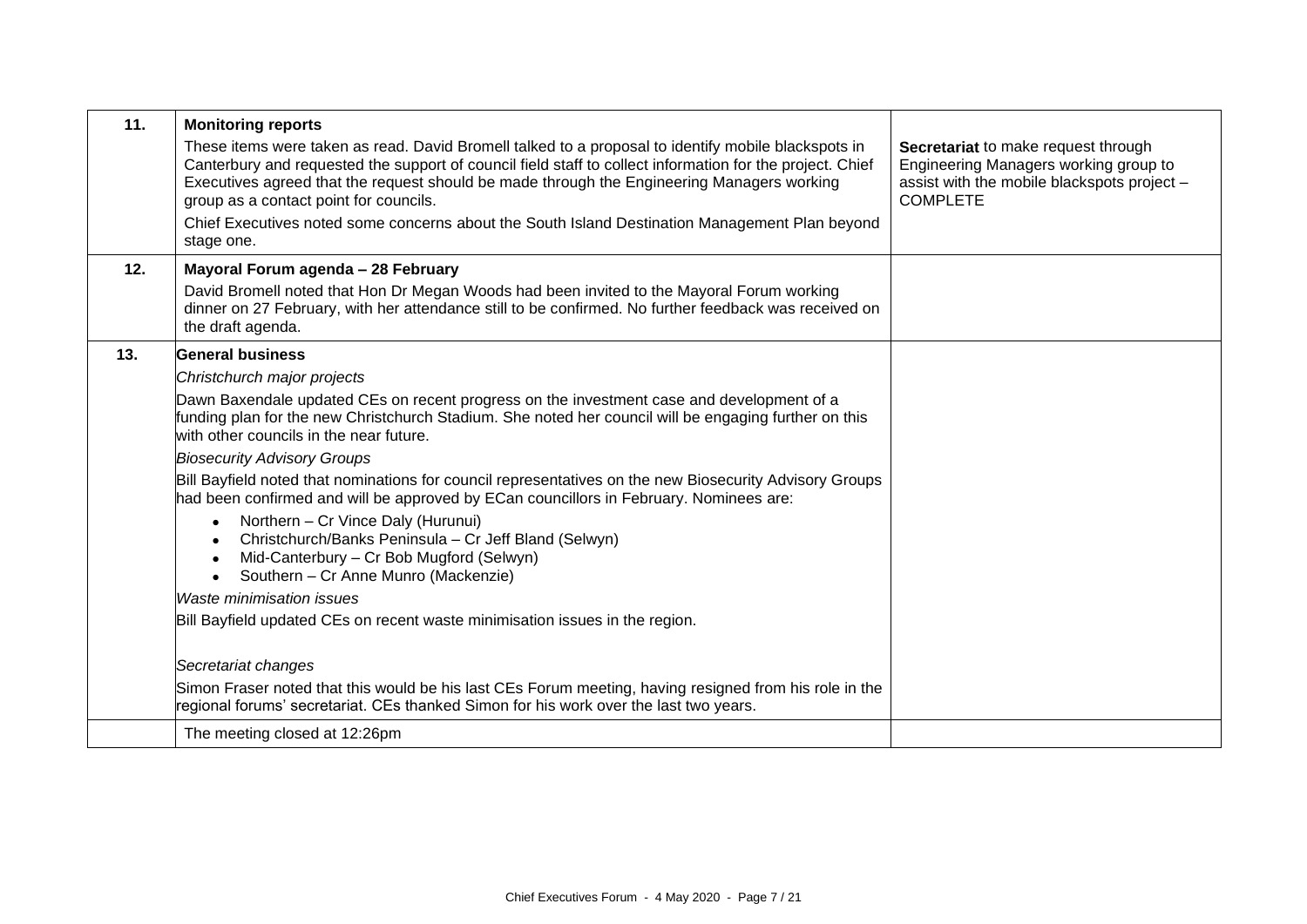|                            |                     | Priority CIP INFRASTRUCTURE PROJECTS - SUBMITTED WITH CMF LETTERS OF SUPPORT, 14 APRIL 2020                                                  | Est.                 | <b>REQUESTED</b> | <b>TOTAL PROJECT</b> |
|----------------------------|---------------------|----------------------------------------------------------------------------------------------------------------------------------------------|----------------------|------------------|----------------------|
| Order                      |                     |                                                                                                                                              | <b>COUNCIL/OTHER</b> | <b>FUNDING</b>   | <b>COST</b>          |
|                            |                     |                                                                                                                                              | <b>FUNDING</b>       | \$M              | \$M\$                |
| 1                          | ECAN                | A co-ordinated package of flood protection works across Canterbury region. Nine projects in total (individual detail below). TOTAL:          | 2.20                 | 24.00            | 26.20                |
|                            |                     |                                                                                                                                              |                      |                  |                      |
|                            | <b>CHRISTCHURCH</b> | Marshland Road bridge and intersection improvements on a major commuter route into the city from Waimakariri District                        | 2.40                 | 7.10             | 9.50                 |
|                            |                     | Halswell Junction Road extension to improve access to and from the Hornby freight hub                                                        | 2.50                 | 7.50             | 10.00                |
|                            |                     | Port Hills Road Guardrails and Pedestrian Safety Improvements (Evans Pass and Dyers Road) - the main route for over-dimension and over-      | 10.50                | 13.50            | 24.00                |
|                            |                     | weight vehicles and vehicles containing hazardous substances travelling to Lyttelton Port                                                    |                      |                  |                      |
|                            |                     | Major Cycleway Routes (South Express and Nor'West Arc)                                                                                       | 54.15                | 18.05            | 72.20                |
|                            |                     | Otakaro Avon River Corridor: Avon Floodplain Management Implementation and Waikākāriki - Horseshoe Lake                                      | 92.70                | 92.70            | 185.40               |
|                            |                     | Future-proof water supply resilience (backflow prevention device)                                                                            | 0.00                 | 23.30            | 23.30                |
|                            |                     | Future proof drinking-water resilience (smart water monitoring and re-zoning)                                                                | 1.50                 | 98.50            | 100.00               |
|                            |                     | Smart Christchurch Programme                                                                                                                 |                      | 10.40            | 10.40                |
|                            |                     | Canterbury Multi-Use Arena                                                                                                                   |                      | 473.00           | 473.00               |
|                            |                     | Canterbury Museum and Robert McDougall Gallery.                                                                                              |                      | 195.20           | 195.20               |
|                            |                     |                                                                                                                                              |                      |                  |                      |
| $\mathbf{1}$               | <b>ASHBURTON</b>    | Constructing a second (urban) bridge over the Ashburton River to relieve pressure on the SH1 bridge and improve network resilience           | 7.00                 | 28.00            | 35.00                |
| $\overline{2}$             |                     | Accelerating construction of the Ashburton District Council Civic Centre and Library project.                                                | 31.60                | 20.00            | 51.60                |
| 3                          |                     | Upgrading the Methven drinking water supply                                                                                                  | 0.80                 | 6.10             | 6.90                 |
| $\boldsymbol{\mathcal{A}}$ |                     | Constructing an Ashburton relief sewer to address level-of-service issues in the current network (surcharging / overflows) and provide for   | 4.00                 | 9.40             | 13.40                |
|                            |                     | future servicing of development areas around the perimeter of Ashburton urban area                                                           |                      |                  |                      |
| 5                          |                     | Improved safety of inter-regional freight and tourist routes through carriageway widening and strengthening (Inland Scenic Route Route 72;   |                      | 12.25            | 12.25                |
|                            |                     | Thompsons Track; Mayfield Westerfield Road)                                                                                                  |                      |                  |                      |
| 6                          |                     | Relocating rail shunting from central Ashburton to the Ashburton Business Estate to improve freight handling and increase rail freight load, |                      | 16.40            | 16.40                |
|                            |                     | remove heavy traffic from the SH1 entrance within the Ashburton Town Boundary and between Ashburton and Rolleston                            |                      |                  |                      |
| 1                          | <b>HURUNUI</b>      | Drinking water service delivery improvements (protozoa compliance and pipe replacement)                                                      |                      | 33.50            | 33.50                |
| $\overline{2}$             |                     | Replacement of wastewater pipes at the end of their useful life or in poor condition                                                         |                      | 4.00             | 4.00                 |
| 3                          |                     | Part-funding of the Conical Hill flyline at Hanmer Springs.                                                                                  | 0.40                 | 1.70             | 2.10                 |
| 4                          |                     | Footpath renewals                                                                                                                            |                      | 2.00             | 2.00                 |
| 5 <sup>5</sup>             |                     | Part-funding of the planned rebuild of the Amberley community swimming pool                                                                  | 1.00                 | 1.00             | 2.00                 |
| 6                          |                     | Soldiers Block Redevelopment                                                                                                                 |                      | 7.60             | 7.60                 |
|                            |                     |                                                                                                                                              |                      |                  |                      |
| $\mathbf{1}$               | KAIKOURA            | Three Waters infrastructure repairs and upgrades                                                                                             | 0.80                 | 7.46             | 8.26                 |
| $\mathbf{1}$               |                     | Part-funding of replacement of the Glen Alton Bridge in the Clarence Valley - destroyed in the November 2016 earthquake                      | 12.00                | 0.06             | 12.06                |
| $\overline{2}$             |                     | Kaikōura Aquatic Centre                                                                                                                      | 2.50                 | 1.40             | 3.90                 |
| $2^{\circ}$                |                     | Mayfair Arts & Culture Centre construction                                                                                                   |                      | 4.10             | 4.10                 |
|                            |                     | Kaikoura active travel enhancements - a package of works that will create or enhance pedestrian or cycling opportunities in the Kaikoura     |                      | 2.05             | 2.05                 |
|                            |                     | community and further develop the tourist experience.                                                                                        |                      |                  |                      |
|                            |                     |                                                                                                                                              |                      |                  |                      |
| $\mathbf{1}$               | SELWYN              | District-wide roading package of reconstruction, rehabilitation and re-seal repairs to catch up on deterioration of its roading network from |                      | 12.00            | 12.00                |
|                            |                     | increasing use from all traffic types.                                                                                                       |                      |                  |                      |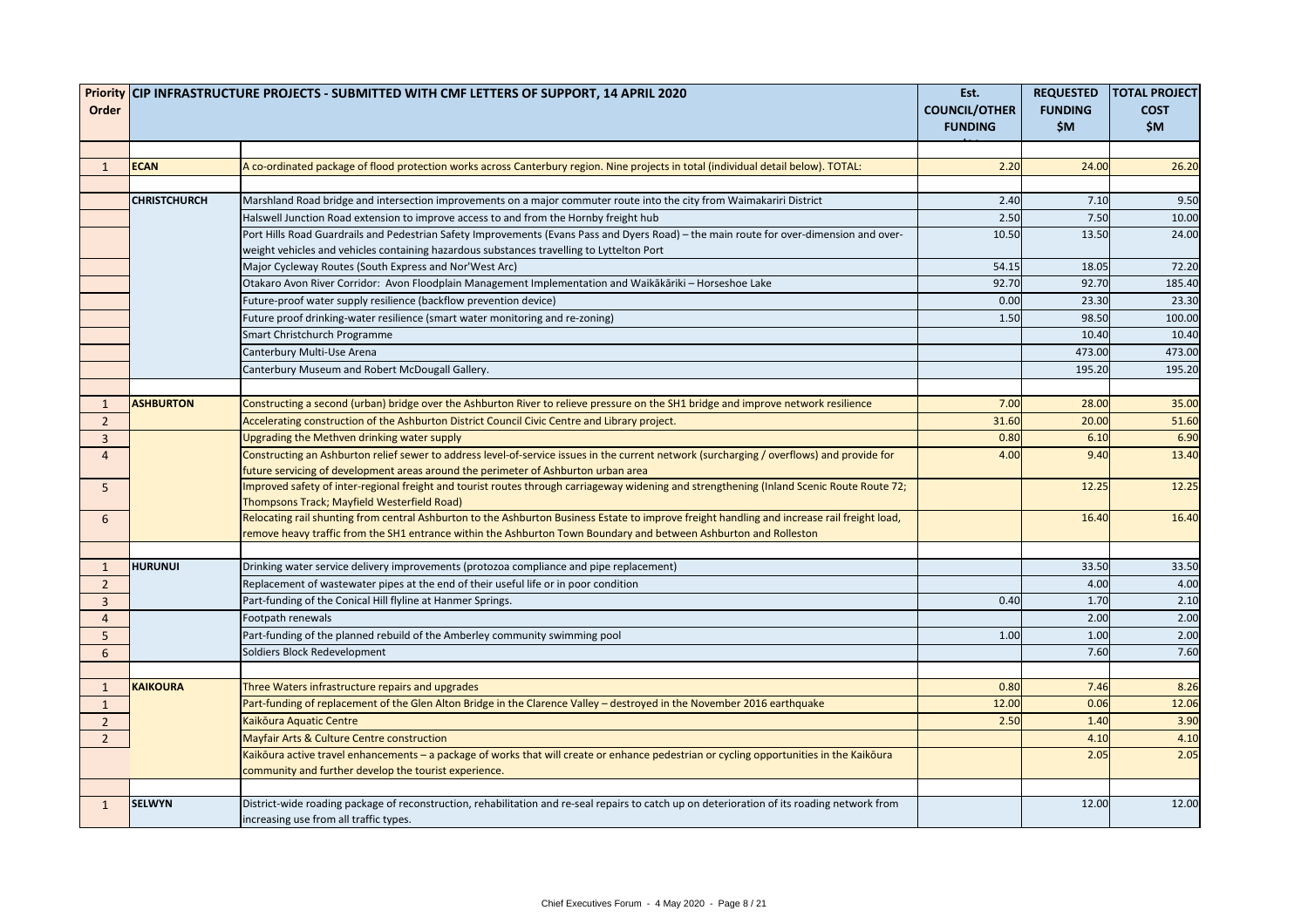|                | <b>TIMARU</b>                                                         | Pareora drinking water pipeline upgrade and renewal                                                                                                                                                                                                               |        | 23.90   | 23.90   |
|----------------|-----------------------------------------------------------------------|-------------------------------------------------------------------------------------------------------------------------------------------------------------------------------------------------------------------------------------------------------------------|--------|---------|---------|
| $\overline{2}$ |                                                                       | New membrane filtration plant for the Downlands rural water supply scheme at Richardson Rd and replacement of 9km of 450mm diameter<br>treated water pipeline from this new water treatment plant to Cave.                                                        |        | 25.30   | 25.30   |
| $\mathbf{3}$   |                                                                       | Theatre Royal Upgrade and new Heritage Facility - to provide a fit-for-purpose facility for local and touring performing arts and other shows,<br>and for the exhibition and education component of the South Canterbury Museum and touring heritage exhibitions. |        | 11.80   | 23.20   |
|                |                                                                       |                                                                                                                                                                                                                                                                   |        | 11.40   |         |
|                |                                                                       |                                                                                                                                                                                                                                                                   |        |         |         |
|                | <b>WAIMAKARIRI</b>                                                    | Replacement of the Skew Bridge with a wider structure as well as realigning the approach curves                                                                                                                                                                   | 3.00   | 9.00    | 12.00   |
| $\overline{2}$ |                                                                       | Kaiapoi stormwater and flood prevention works - constructing a series of pump stations with storage to mitigate stormwater and flooding<br>issues in the urban portions of Kaiapoi and surrounds.                                                                 | 9.00   | 9.00    | 18.00   |
| $\overline{3}$ |                                                                       | Drinking water upgrades to meet Drinking Water Standards and improve the reliability and resilience of the district's drinking water<br>infrastructure                                                                                                            | 3.00   | 9.00    | 12.00   |
| $\overline{4}$ |                                                                       | Rangiora West Route improvements, including new roundabouts, intersection improvements, carriageway widening and speed thresholds                                                                                                                                 | 4.05   | 12.15   | 16.20   |
|                |                                                                       |                                                                                                                                                                                                                                                                   |        |         |         |
| -1             | <b>WAITAKI</b>                                                        | <b>Water supply - Oamaru</b>                                                                                                                                                                                                                                      | 0.00   | 15.50   | 15.50   |
| $\overline{2}$ |                                                                       | Habour - Oamaru                                                                                                                                                                                                                                                   | 0.00   | 12.50   | 12.50   |
| 3              |                                                                       | <b>Water Supply - District capacity upgrades</b>                                                                                                                                                                                                                  | 0.00   | 17.00   | 17.00   |
| 4              |                                                                       | Transport - Kakanui Bridge                                                                                                                                                                                                                                        | 0.00   | 7.20    | 7.20    |
| 5              |                                                                       | Airport - Oamaru                                                                                                                                                                                                                                                  | 0.00   | 6.50    | 6.50    |
|                |                                                                       |                                                                                                                                                                                                                                                                   |        |         |         |
| - 1            | <b>WAIMATE</b>                                                        | Waimate District Council Water Treatment Plant Upgrades - Various rural schemes                                                                                                                                                                                   |        | 7.60    | 7.60    |
| $\overline{2}$ |                                                                       | Waimate District Council Sewer Renewals - Accelerated programme                                                                                                                                                                                                   |        | 3.8C    | 3.80    |
|                |                                                                       |                                                                                                                                                                                                                                                                   |        |         |         |
|                | <b>CYCLEWAY</b>                                                       | WHEELS TO WAIPARA 65km recreational off-road scenic cycle trail extending from the Waimakariri River to the Waipara wine region, following a primarily coastal<br>route around Pegasus Bay.                                                                       |        | 10.00   | 10.00   |
|                |                                                                       |                                                                                                                                                                                                                                                                   |        |         |         |
|                | <b>SUPPORT FOR</b>                                                    | Bypass of Woodend has been contemplated for more than 20 years and, in recent years, the bypass route has been designated in the                                                                                                                                  |        |         |         |
|                | <b>WOODEND BYPASS,</b>                                                | Waimakariri District Council's District Plan. This followed years of engagement between the Council, the Woodend community and NZTA and                                                                                                                           |        |         |         |
|                | SH1 (NZTA)                                                            | its predecessors.                                                                                                                                                                                                                                                 |        |         |         |
|                |                                                                       |                                                                                                                                                                                                                                                                   |        |         |         |
|                | <b>CIP - RURAL</b><br><b>BROADBAND</b><br><b>INITIATIVE - PHASE 2</b> | Accelerated rollout of the Rural Broadband Initiative phase 2.                                                                                                                                                                                                    |        |         |         |
|                |                                                                       |                                                                                                                                                                                                                                                                   | 245.10 | 1323.92 | 1569.02 |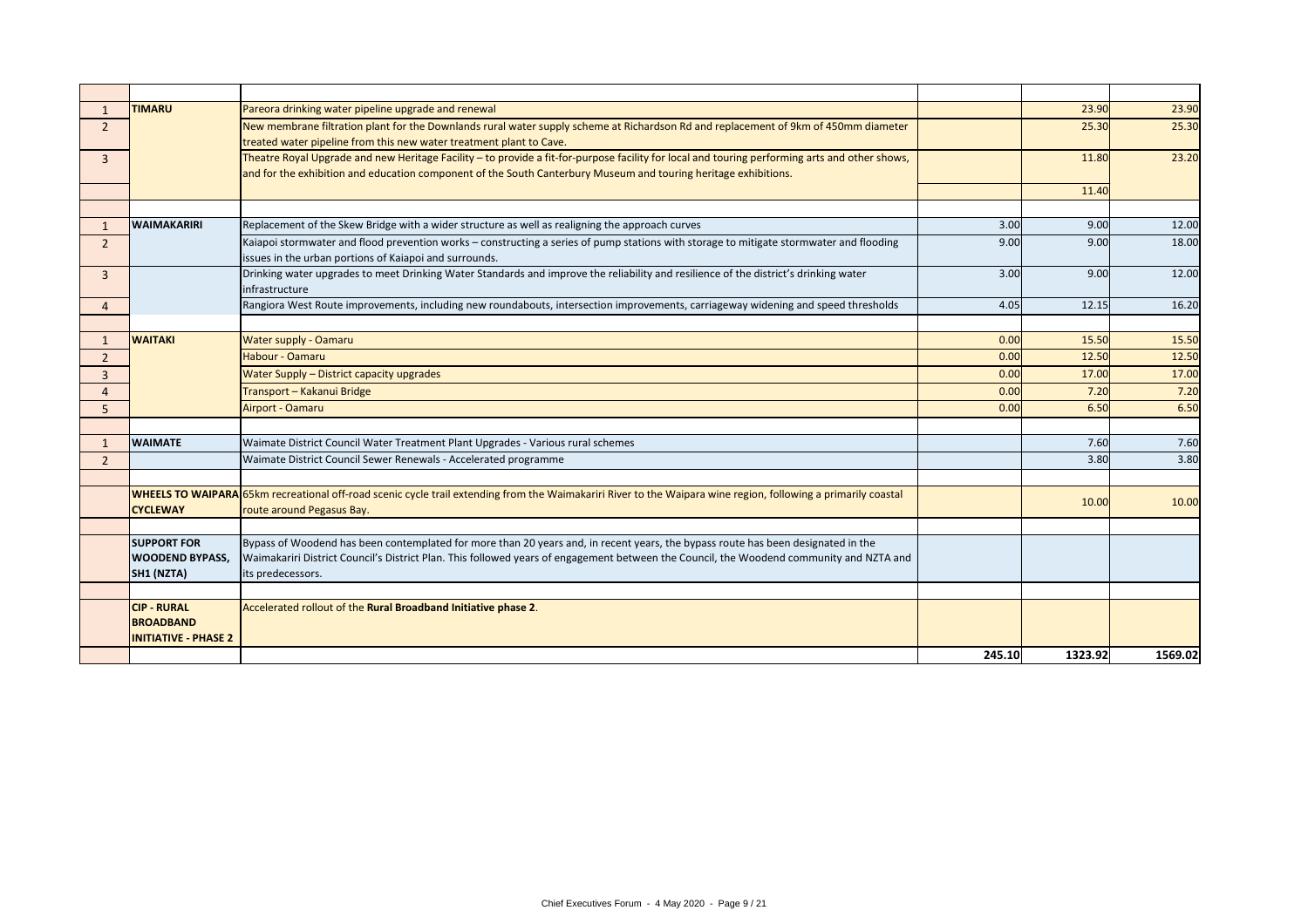# Canterbury Chief Executives Forum Item 6a

**Date:** 4 May 2020

**Presented by:** Jim Palmer, Chair

# **Appointment of Chair, Canterbury Policy Forum**

# **Purpose**

1. This paper proposes the appointment of a chief executive as chair of the Canterbury Policy Forum.

# **Recommendations**

**That the Canterbury Chief Executives Forum:** 

- **1. congratulate David Ward on his re-appointment as chief executive of the Selwyn District Council**
- **2. appoint David Ward as chair of the Canterbury Policy Forum for the remainder of 2020**
- **3. direct the secretariat to advise the Policy Forum of the appointment.**

# **Background**

- 2. The Chief Executives Forum appointed Bill Bayfield as chair of the Policy Forum for 2020 in November 2019. Bill concluded his employment at Environment Canterbury on 1 May 2020.
- 3. Bede Carran chairs the Corporate Forum, and Hamish Dobbie the Operations Forum.
- 4. Appoints are made annually and chairs are eligible for reappointment (but do not have to resign or die in order to be relieved of the responsibility).

# **Policy Forum terms of reference**

- 5. Terms of reference stipulate that the Chief Executives Forum appoint a chair from its members, to enable a direct connection between the Policy Forum and the Chief Executives Forum.
- 6. The customary practice has been for a Policy Forum to nominate a Chief Executive member to the Chief Executives Forum for appointment as chair. The Policy Forum did not meet as scheduled on Friday 3 April, so this conversation has not occurred.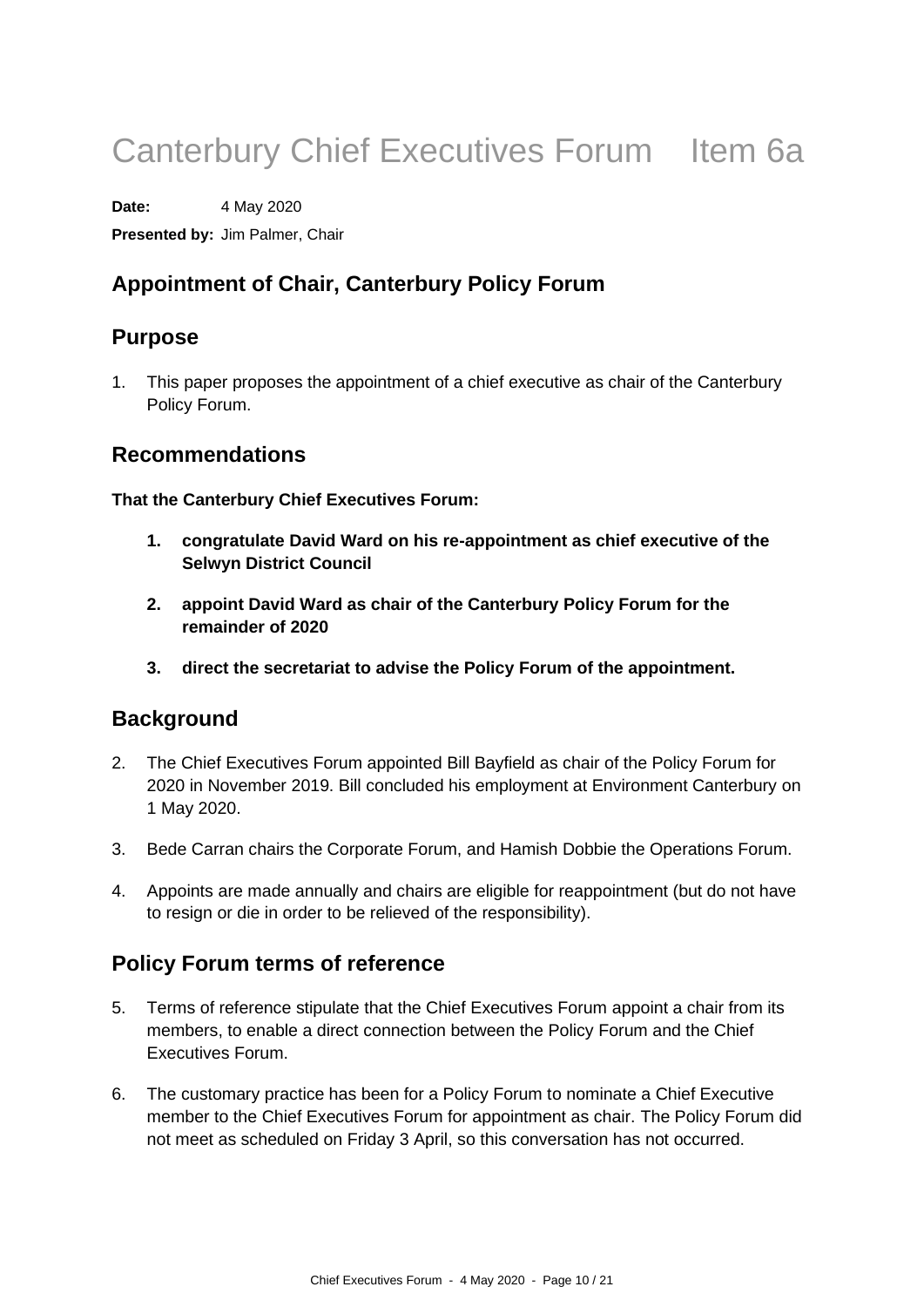7. Current members of the Policy Forum are:

| <b>Ashburton District Council</b>        | Toni Durham                        |
|------------------------------------------|------------------------------------|
| <b>Christchurch City Council</b>         | <b>Brendan Anstiss</b>             |
| <b>Environment Canterbury</b>            | Katherine Trought                  |
| Hurunui District Council                 | <b>Judith Batchelor</b>            |
| Kaikōura District Council                | Matt Hoggard                       |
| Mackenzie District Council               | Katherine Hill                     |
| Selwyn District Council                  | David Ward / Murray Washington     |
| <b>Timaru District Council</b>           | Mark Low                           |
| Waimakariri District Council             | Simon Markham                      |
| <b>Waimate District Council</b>          | Carolyn Johns                      |
| Waitaki District Council                 | Mike Searle                        |
| Canterbury Planning Managers Group chair | Geoff Meadows, Waimakariri         |
| Climate Change Working Group chair       | Stefanie Rixecker, acting CE, ECan |
| Te Rūnanga o Ngāi Tahu                   | Ronnie Cooper                      |

8. Only one current member of the Forum is a chief executive (David Ward). I therefore recommend that he be appointed chair of the Policy Forum for the remainder of 2020.

# **Communication**

9. The secretariat will communicate the appointment of a chair to members of the Policy Forum, noting that due to COVID-19 we were not able to follow our customary practice of discussing the nomination of a chair at a prior Policy Forum meeting.

# **Attachments**

• Canterbury Policy Forum terms of reference.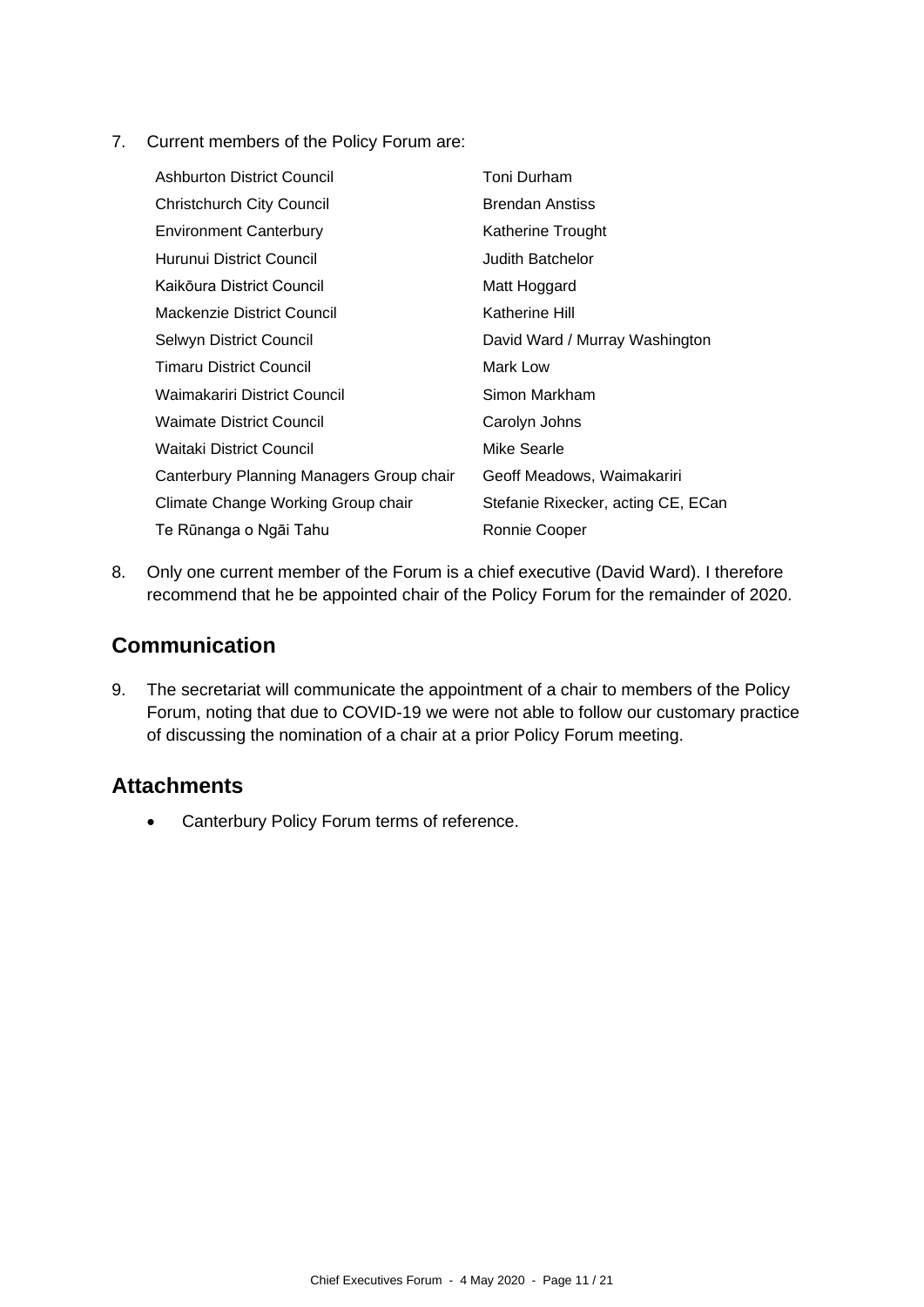# **Terms of Reference**

# **Canterbury Policy Forum**

*As agreed by CRSPF on 18 October 2013 and endorsed by the Chief Executives Forum on 18 November 2013. Amended 12 August 2016.*

#### **Background and purpose**

- 1 The Canterbury Mayoral Forum has endorsed a proposal by the Region's Chief Executive Forum that a Regional Strategy and Policy Forum be established to:
	- ensure a strong local government "voice" on issues affecting Canterbury
	- reduce duplication of policy effort and, as a result, work more effectively and efficiently together
	- provide support to smaller councils when assessing national and regional policy initiatives
	- facilitate communication and engagement with Ngāi Tahu
	- practice working together in ways that support innovation, collaboration and joint initiatives.
- 2 The Forum will tend to focus on the larger strategic issues facing the region in light of ongoing Government policy development and matters of regional significance affecting local government and communities.
- 3 It is acknowledged that there are considerable differences in the size and capacity of Canterbury Councils and that can impact on their ability to contribute to the Forum and that sometimes it is inefficient for people to travel to meet.
- 4 For the Forum to be effective and efficient there needs to be:
	- an ongoing clear resolve at a senior level within each Council to participate in the Forum, that is communicated to relevant staff within each organisation, and includes a commitment to respond to requests and issues within agreed timeframes
	- a key representative/contact (with an alternate) for each organisation who is responsible for ensuring ongoing participation and as issues/topics arise for identifying the appropriate person within each agency that will contribute/participate
	- the chair to have a direct connection with the Chief Executives forum
	- a secretariat/convening agency, acknowledged as such
	- a drop box/shared workspace for e-doc distribution/joint document preparation.

#### **Scope**

- 5 Matters subject to the Forum's consideration will include:
	- national policy initiatives and announcements providing analysis and jointly prepared submissions, where appropriate. This work needs to align with national policy development, such as via LGNZ, SOLGM, IPWA, etc.
	- regional opportunities/initiatives in the strategy, policy and planning sphere
	- regional growth opportunities, including identification of areas where influence at a national level might be valuable
	- implementation of joint initiatives agreed by the Mayors and/or CEs Forum.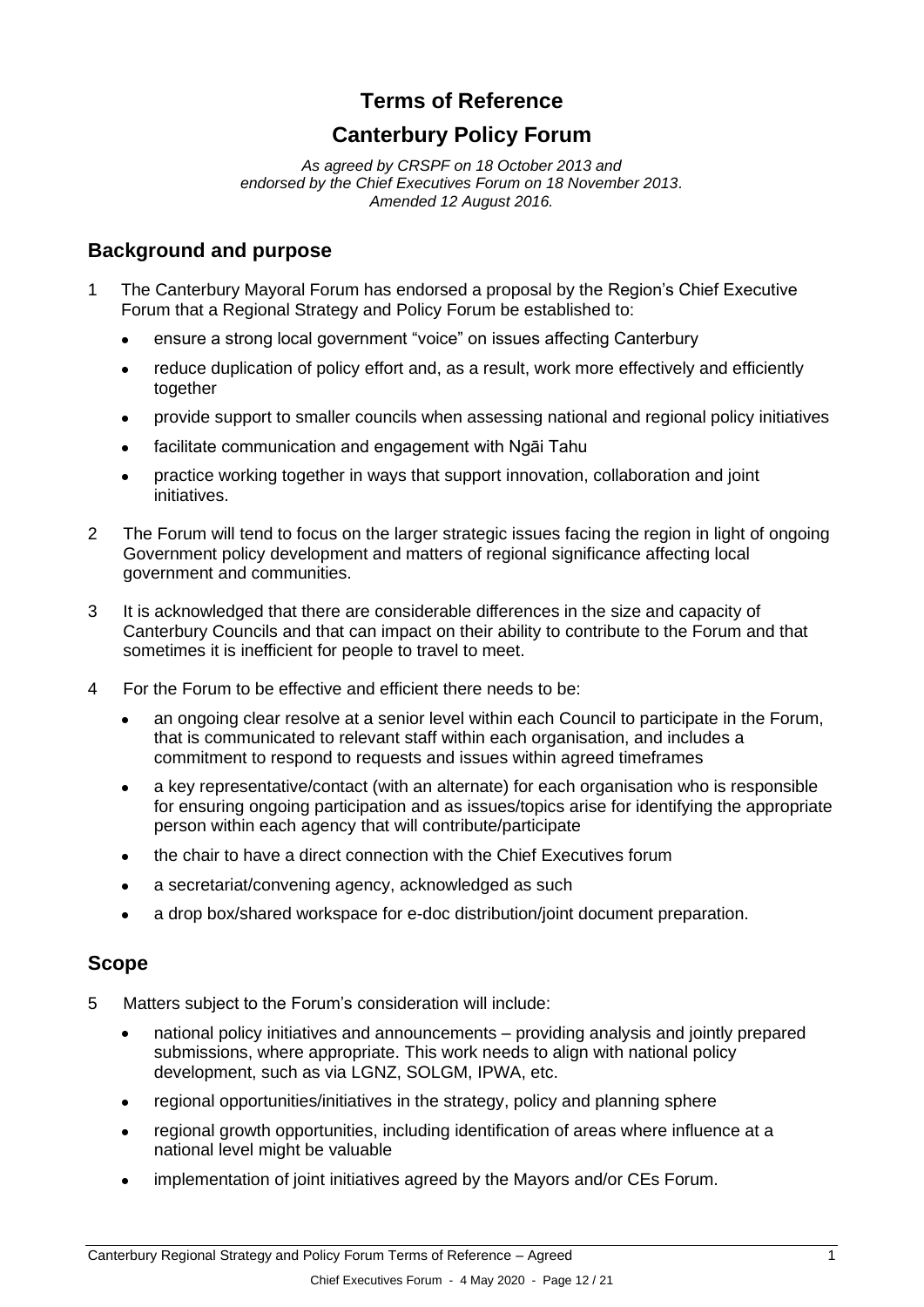# **Membership and operation of the Forum**

- 6 All Canterbury Councils are invited to participate in the Forum. Participating Councils shall nominate a Forum member and an alternate.
- 7 The Forum members should meet in person at least quarterly, and via a conference call monthly to:
	- identify emerging issues
	- allocate responsibility for co-ordinating responses, including forming sub-groups
	- monitor progress of legislation, regional responses and opportunities for influence
	- agree key regional policy positions and develop (or commission the development of) submissions on behalf of the Canterbury Mayoral Forum.
- 8 The Forum should also maintain regular electronic exchanges to consider issues and monitor progress and to exchange ideas, policy positions and submissions.
- 9 The Forum may allocate an issue(s) to a sub-group(s) of the Forum, which may include other Council staff, or another appropriate collaborative grouping among councils, to consider and develop a response(s). Sub-group(s) should periodically update the Forum.
- 10 It is acknowledged that not all Councils will be able to, or need to, contribute resources to considering every issue, but it is expected that every Council will ensure its representative is available to participate in each Forum meeting.
- 11 The Forum will actively engage with Ngāi Tahu Strategy and Influence staff, with agendas being shared and invitations extended to attend meetings. The Forum may also invite other agencies to participate in its consideration of strategy and policy issues, as the Forum considers appropriate.
- 12 Annually the region's CEO Forum shall appoint a Chair from its membership to be the Chair of the Canterbury Regional Strategy and Policy Forum. The Chair is eligible for reappointment.
- 13 Support for the Forum will be provided by the Secretariat of the Canterbury Mayoral Forum.

# **Decision Making and Representation**

- 14 The Forum will seek to make decisions by consensus. Issues can be forwarded to the Chief Executive Forum if consensus cannot be reached on significant issues.
- 15 In respect of national submissions all Councils agreeing to a submission will be named as part of the Canterbury Mayoral Forum submission. This does not preclude a Council from making a separate submission. The Forum needs to develop a timetable and mechanism that enables timely sign-off of submissions.
- 16 From time to time, Forum member(s) may be required to present findings and submissions to the Chief Executive and Mayoral Forums, as well as help represent the region at meetings of Select Committees and other decision-making bodies.

# **Changes to the Terms of Reference**

17 The Forum may recommend changes to the Terms of Reference to the Chief Executive Forum.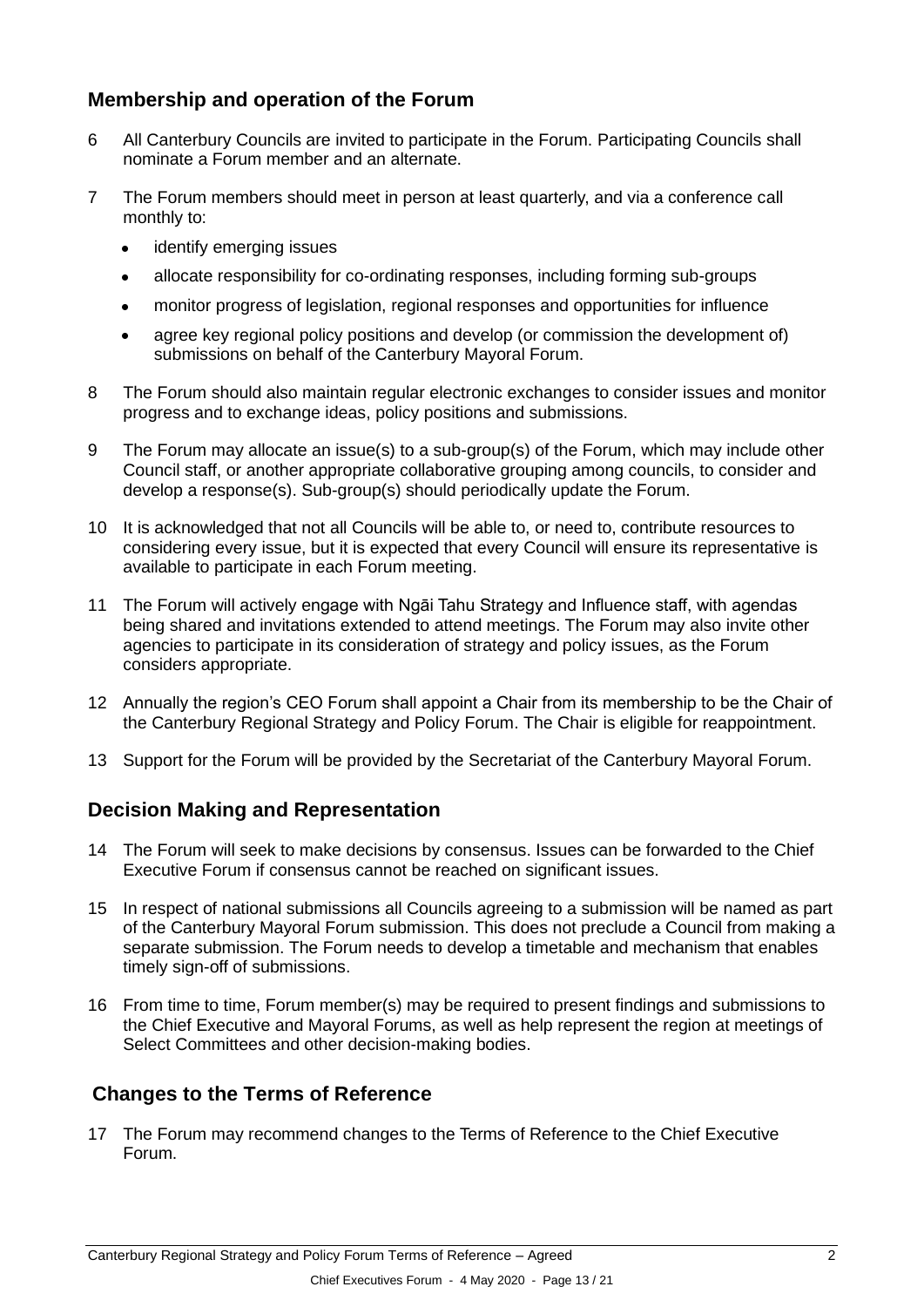# Canterbury Chief Executives Forum Item 7

**Date:** 4 May 2020

**Presented by:** Stefanie Rixecker, Environment Canterbury

# **Canterbury Water Management Strategy update**

# **Purpose**

1. This paper provides the Canterbury Chief Executives Forum with an update on regionwide progress towards implementing the Canterbury Water Management Strategy (CWMS) for February to April 2020.

### **Recommendations**

#### **That the Canterbury Chief Executives Forum:**

**1. receive the report.**

# **Impacts of COVID-19 pandemic on freshwater management**

- 2. Under Alert Level 4: hearings on Plan Change 7, Farm Environment Plan audits, site visits, zone committee meetings, workshops and field trips, and catchment group site visits were postponed until further notice. Teams focused on quality assurance and supporting projects that could be carried out remotely, such as assessing applications for biodiversity projects. Where possible, staff have been remotely supporting landowners who are able to progress projects on their own land. Teams have been identifying and prioritising work that could be progressed through the recovery Alert Levels.
- 3. Under Alert Level 4: Essential Services, territorial authorities continued to operate and maintain drinking water and wastewater services. Environment Canterbury continued with compliance monitoring programmes for high-risk activities as they relate to human, aquatic and animal health, and sampling/analysing of water quality for safe human activities, including drinking water.
- 4. On 20 April the Government announced that New Zealand would move to Alert Level 3 from 28 April, for a minimum two-week period. At Alert Level 3, Essential Services work continues. Territorial authorities resume high priority operations activities, developer services and meter reading, and active construction sites reopen where safe work practices and physical distancing can be maintained. For Environment Canterbury, priority field work can resume.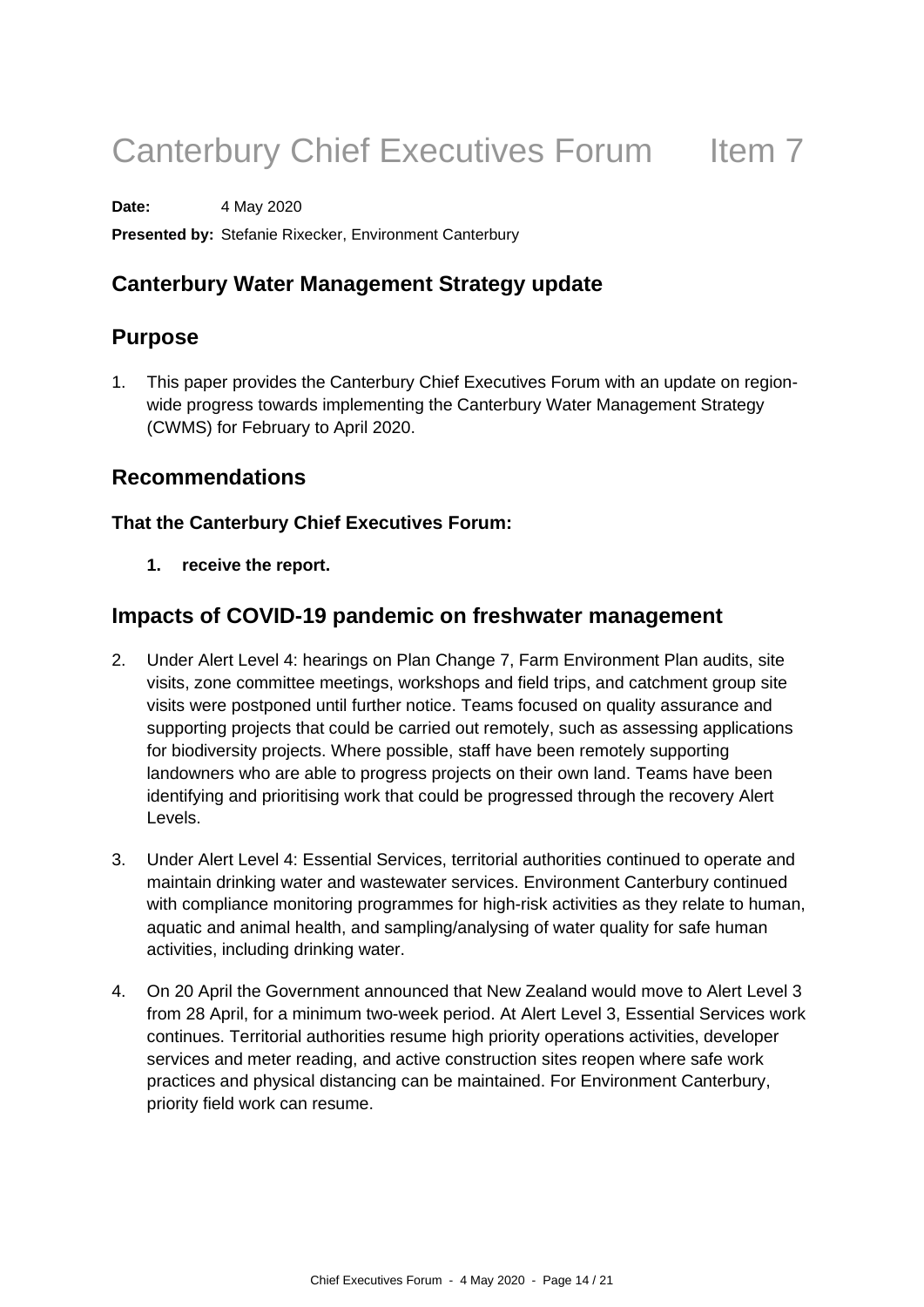# **Regional and zone committee updates**

- 5. Following the Government's announcement of the four-level COVID-19 alert system on 21 March, all meetings, workshops and field trips for zone committees and the regional committee were postponed until further notice. The Water Shed conference – a two-day regional symposium for zone committee members – scheduled for early June has also been postponed.
- 6. During Alert Level 4, zone facilitators have been checking in with members. At this time, the capacity of territorial authorities and members to engage varies widely across the region. Where they are able to engage, members have continued to hold online meetings, provide advice on Immediate Steps projects and develop 'shovel-ready' projects in their zone or across the region.
- 7. In the months of February and March, Zone Committees continued to focus on community engagement by supporting catchment groups and projects that partner with community groups. Committees were also setting their priorities and actions for 2020, electing their chairs/deputy-chairs and getting started on priority projects.
- 8. From February to 25 March, Environment Canterbury zone teams continued to deliver on key projects by supporting zone committees, working on Immediate Steps projects, working with catchment groups, landowners and industry to implement good management practices and trialling erosion and sediment control practices.
- 9. The Regional Committee held its last meeting on 11 February 2020 and discussed its priorities for 2020. This included continuing to:
	- review its work programme following the Fit for the Future project
	- develop advice on recreation and amenity targets and improving the effectiveness of fish screens
	- monitor and report on progress to achieve the CWMS targets by providing advice on the biennial CWMS targets progress report.
- 10. The Committee is scheduled to meet in June 2020 and will need to review priorities and adapt to changes in line with COVID-19 recovery.

# **CWMS implementation update**

#### **Fit for the Future implementation**

- 11. The Joint Working Group set up by the Operations Forum in September 2019 has:
	- undertaken a stocktake of current work by all councils towards meeting the CWMS 2025 goals
	- completed a gap analysis to identify further actions required
	- developed a draft regional work programme to enable progress towards 2025 goals through the development of councils' Long-Term Plans 2021–2031 (LTPs).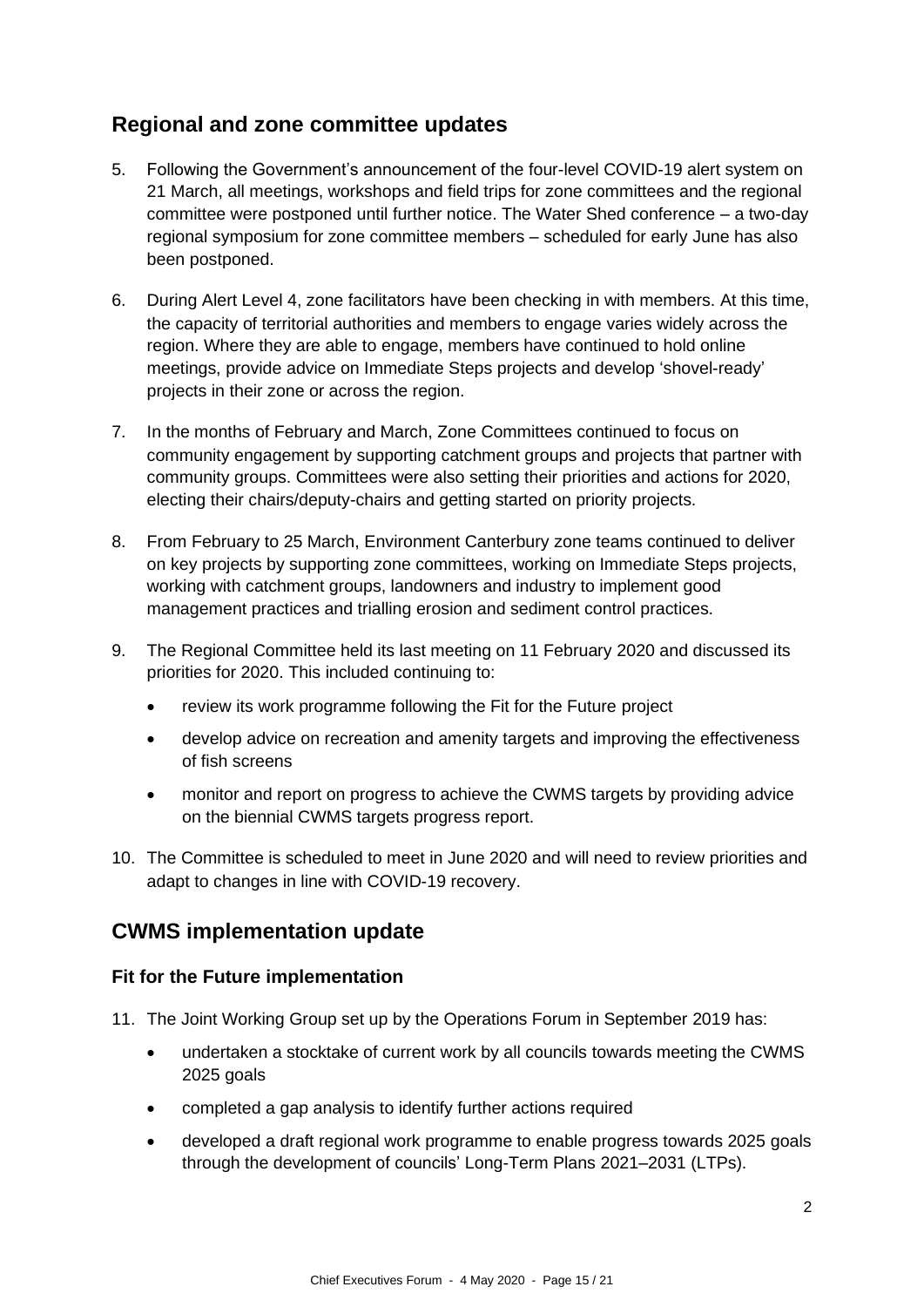- 12. Region-wide emerging issues were identified including:
	- a need for more effort in compliance, monitoring and enforcement
	- a greater focus on biodiversity outcomes monitoring and reporting
	- opportunities for councils to share approaches and share resources
	- addressing scale and complexities of issues, recognising the size of rating bases and capacities of councils.
- 13. In response to these identified issues, the regional work programme contains actions for Territorial Authorities and Environment Canterbury to consider in their LTP processes.
- 14. The findings of the Joint Working Group and a high-level regional work programme was to be presented at the May meetings of the Chief Executive and Mayoral Forums. However, following the COVID-19 Alert Level 4 restrictions, the final engagement with territorial authorities was only partially completed.
- 15. Environment Canterbury staff have finalised this high-level regional work programme. This advice will still form valuable input to LTPs for both territorial authorities and the regional council and will be provided to territorial authorities as a reference document. It will be provided to the Mayoral Forum as part of the advice on the Essential Freshwater Package once this is released.

#### **Zone committee review**

- 16. As part of the Fit for the Future project, the Mayoral Forum has commissioned advice on how zone committees might be supported to move from a focus on the regional planning framework to an emphasis on delivery through establishing clear work programmes.
- 17. The Mayoral Forum has provided strong direction regarding its ongoing commitment to the CWMS as the regional strategic framework to progress freshwater management and implement central government policy direction. The Mayoral Forum has also reaffirmed the approach Canterbury has taken in collaborating with communities on freshwater management and has endorsed an ongoing role for zone committees in this collaborative process.
- 18. With the Mayoral Forum reprioritising its work to support the regional recovery from COVID-19, there is an opportunity to accelerate work to reorient and position our zone committees to support efforts around regional recovery from COVID-19.
- 19. To ensure that Canterbury is well positioned and ready to engage in the central government-led initiatives, the following accelerated process of working in partnership is recommended:
	- develop a revised terms of reference for zone committees
	- determine priorities to be progressed by each zone committee for conveyance to joint committees through a 'letter of partnership'.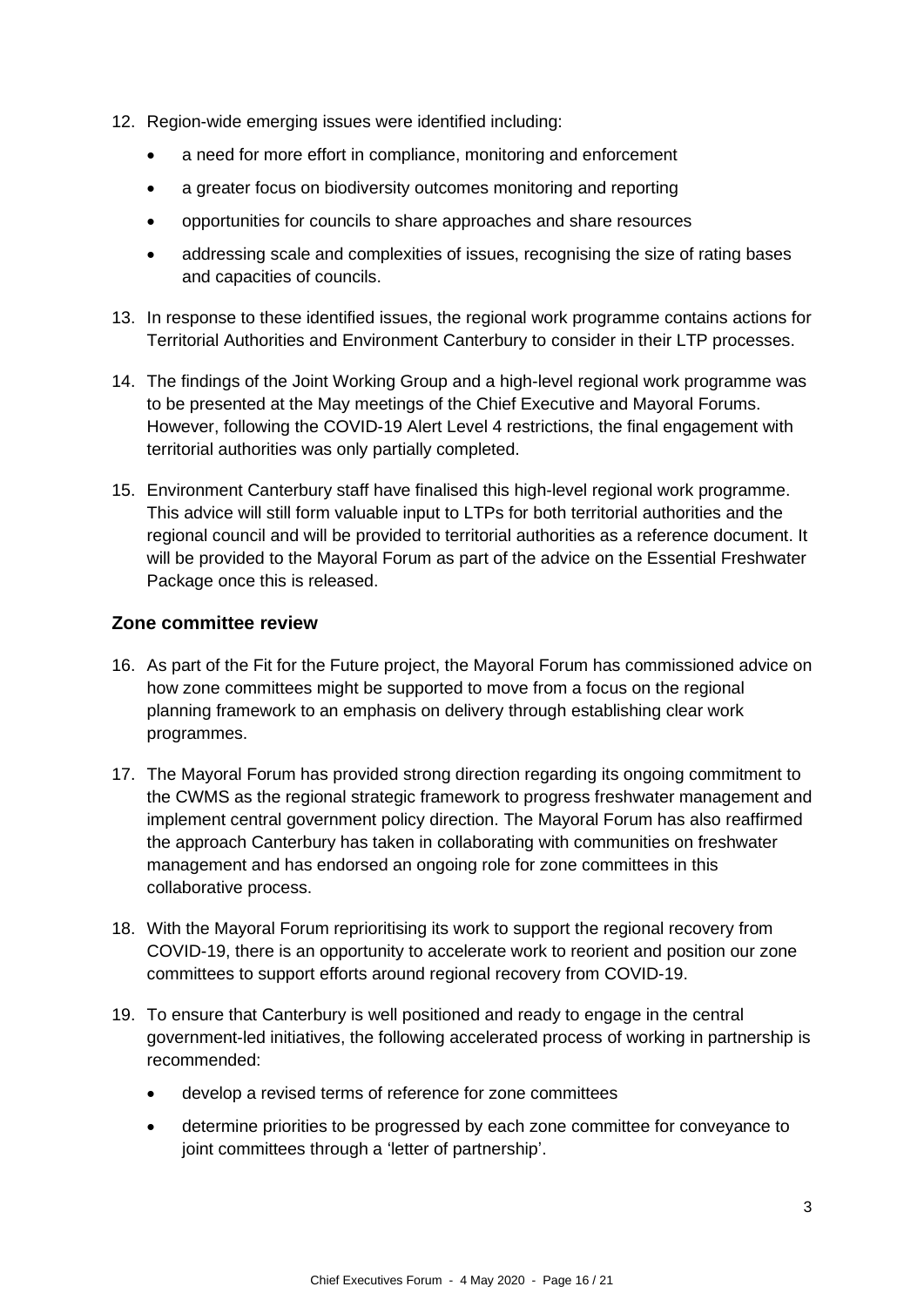20. The revised terms of reference for each zone committee, and clear direction for the zone committee focus, would ideally be completed by mid-June for confirmation by respective councils by the end of the financial year (end of June).

#### **RMA planning and implementation**

- 21. Formal consultation on Plan Change 7 to the Land and Water Regional Plan was held in mid-2019, and 558 submissions were received. On Monday 23 March the independent hearing commissioners released Minute 3, notifying all parties of a delay to the timetable for lodging evidence and commencement of the public hearing. The Section 42A Report for Plan Change 7 and Plan Change 2 to the Waimakariri River Regional Plan was released on Environment Canterbury's public website on Friday 27 March, and submitters were notified.
- 22. A decision on when evidence will need to be lodged and the commencement date for the hearing will be made in May 2020. Waimakariri Zone Committee has been briefed on the delayed hearing and the Section 42A report. A meeting to brief the OTOP Zone Committee is scheduled.
- 23. Plan Change 1 to the Hurunui and Waiau River Regional Plan (HWRRP) was notified in May 2019, and hearings held in late 2019. Council accepted the recommendations of the Independent Hearing Panel on 12 March.
- 24. The appeal period on Plan Change 1 to the HWRRP closed on 14 April and no appeals were received. Amuri Irrigation was notified the week of Monday April 20 that the rules are beyond challenge, and a Deed of Undertaking requiring an application to surrender 38t of Nitrogen from the Amuri Irrigation consents would be triggered. Once the nitrogen load has been surrendered, the plan change can be made operative.

# **Central government policy**

- 25. Following the impact of COVID-19, the Government is focused on dealing with the health and economic effects of the pandemic and planning for staged recovery.
- 26. Further announcements on the **Three Waters review** and associated pieces of work were expected at the end of March (a new Water Services Bill that will implement the new drinking water regulatory system) and mid-year (new National Environmental Standards for Sources of Human Drinking Water and Wastewater Discharges and Overflows).
- 27. Further announcements on the **Action Plan for Healthy Waterways** (including the National Policy Statement for Freshwater Management, National Environmental Standard, and Stock Exclusion regulations) are also expected mid-year. The Ministry for the Environment (MFE) has requested assistance from regional councils to assist with reviewing changes proposed to the National Environmental Standard for Freshwater.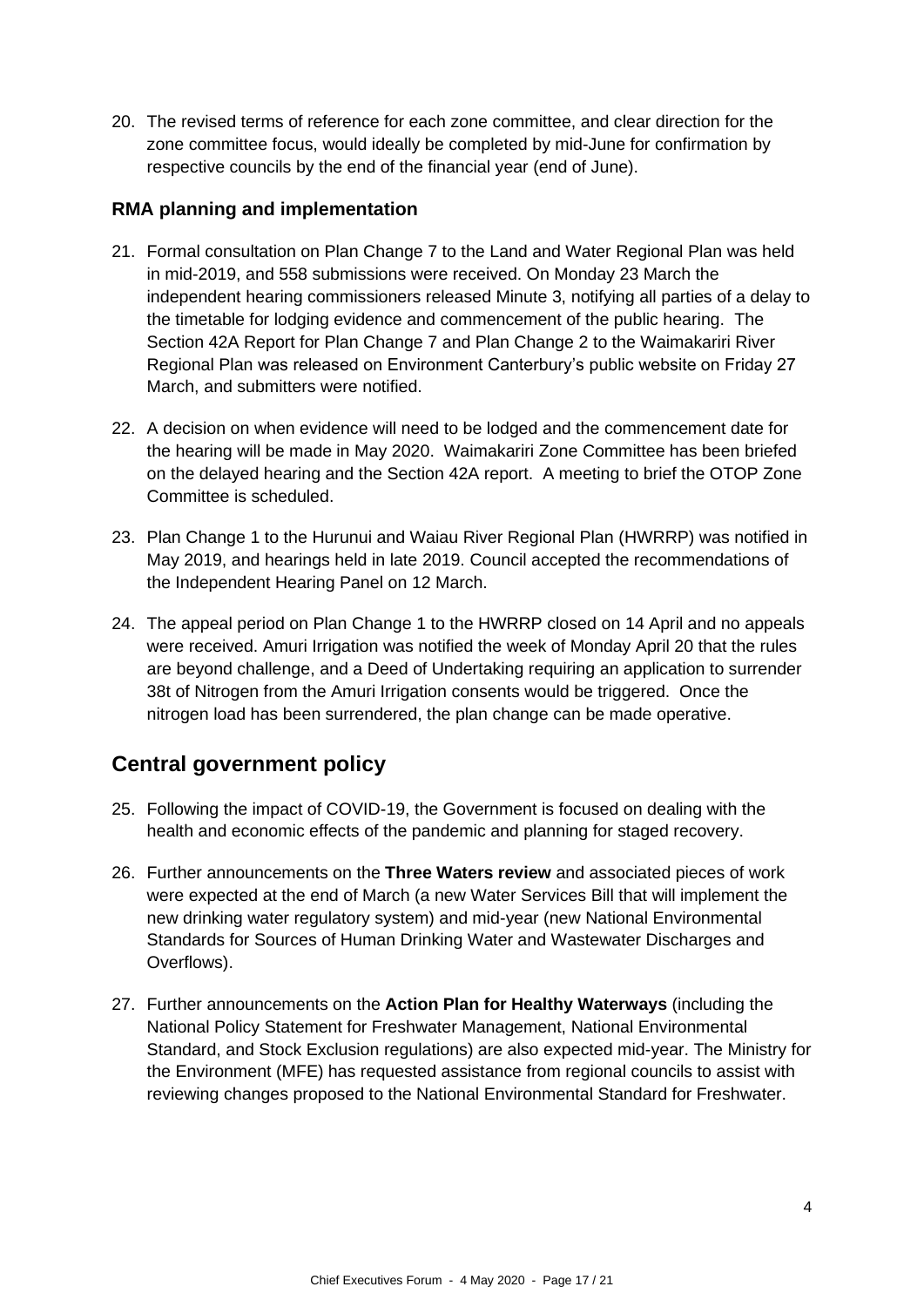- 28. The independent advisory panel established to undertake the comprehensive **review of the resource management system** is scheduled to provide a report on its recommendations to the Minister for the Environment in mid-2020.
- 29. The latest in the series of reports on our environment *Our freshwater 2020* was released on 16 April 2020, building on the statistics and stories in the previous reports *Our freshwater 2017* and *Environment Aotearoa 2019*.
- 30. *Our freshwater 2020* explores four main issues:
	- Issue 1: Our native freshwater species and ecosystems are under threat
	- Issue 2: Water is polluted in urban, farming, and forestry areas
	- Issue 3: Changing water flows affect our freshwater
	- Issue 4: Climate change is affecting freshwater in Aotearoa New Zealand.
- 31. The report repeats the issue of limited available data, and/or investment in environmental data, identified in previous reports in this series. The report also closes with a section *Towards a better understanding of our environment* which discusses the most significant knowledge gaps and how they could be addressed to ensure we "know enough to act". These include:
	- addressing inconsistencies in data collection and management
	- listening to the voice of Te Ao Maori
	- prioritising what we need most
	- better use of technology, citizen science, improved research and modelling.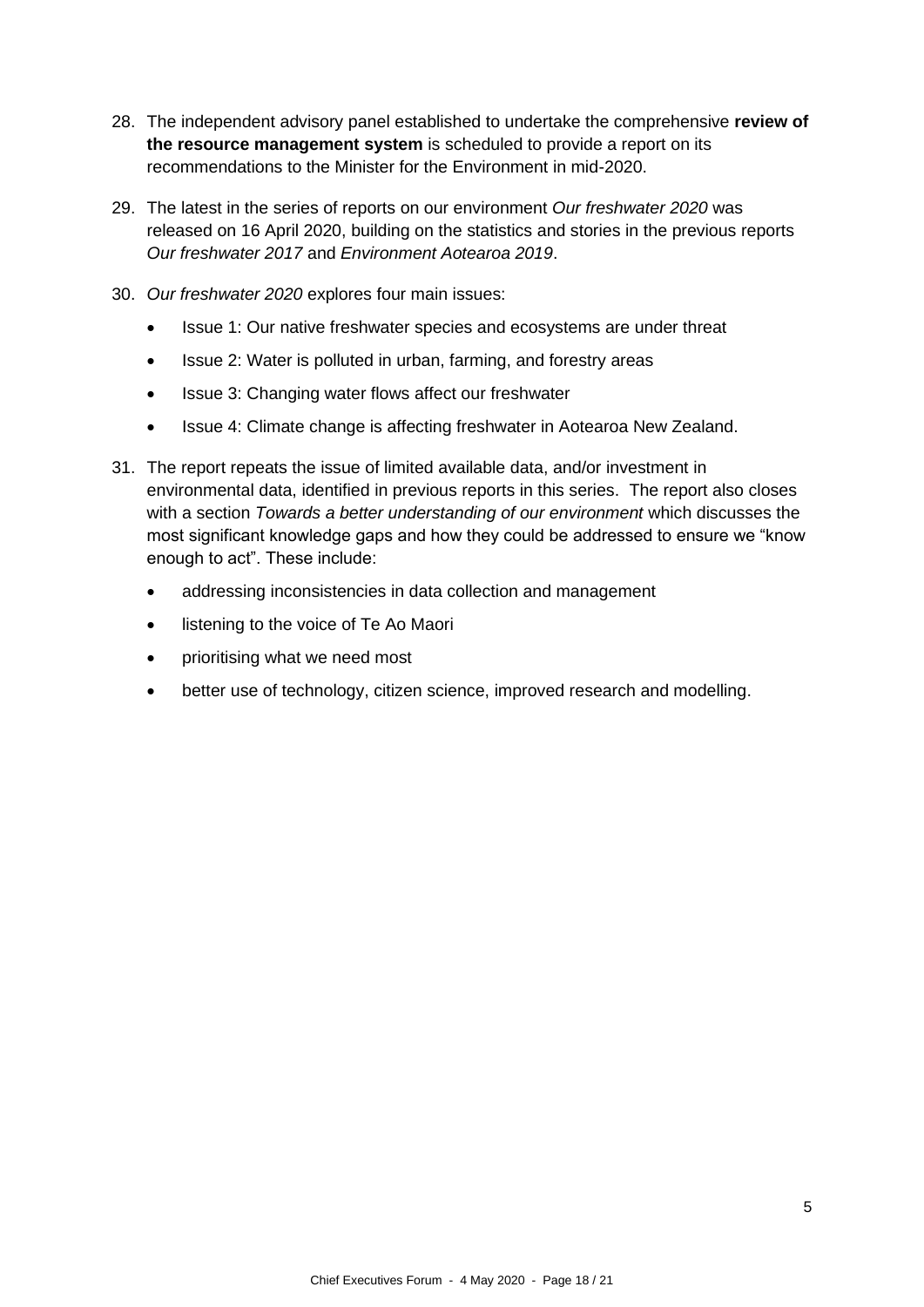# Canterbury Chief Executives Forum Item 8

**Date:** 4 May 2020

**Presented by:** Stefanie Rixecker, Director Science, Environment Canterbury Canterbury Drinking Water Reference Group

# **Canterbury Drinking Water Reference Group – change of Convenor**

### **Purpose**

1. This paper invites the Canterbury Chief Executives Forum to confirm Helen Beaumont as convenor of the Canterbury Drinking Water Reference Group.

### **Recommendations**

#### **That the Canterbury Chief Executives Forum:**

**1. approve the immediate transition of the Canterbury Drinking Water Reference Group convenor role from Stefanie Rixecker of Environment Canterbury to Helen Beaumont of Christchurch City Council.**

#### **Background**

- 2. In light of the Government Inquiry into the Havelock North drinking water contamination incident in 2016, the Canterbury Chief Executives Forum set up the Canterbury Drinking Water Reference Group. The reference group comprises representatives from all Canterbury territorial authorities, Environment Canterbury and the Canterbury District Health Board. Stefanie Rixecker, Director Science at Environment Canterbury, has been the convenor of this group since it was formed in 2016.
- 3. The Government Inquiry led to a 3 Waters review of the state of drinking water, wastewater and stormwater systems across New Zealand, and the intention to establish a new centrally located drinking water regulator. The regulator is currently being established and will soon be responsible for overseeing the entire drinking water regulatory system for New Zealand.
- 4. With this imminent change to the way drinking water is regulated, it is an opportune time for the convenor role to be transferred to a territorial authority in Canterbury. Christchurch City Council's Head of Three Waters and Waste, Helen Beaumont, has agreed to take the convenor role. This is supported by the Canterbury Drinking Water Reference Group members.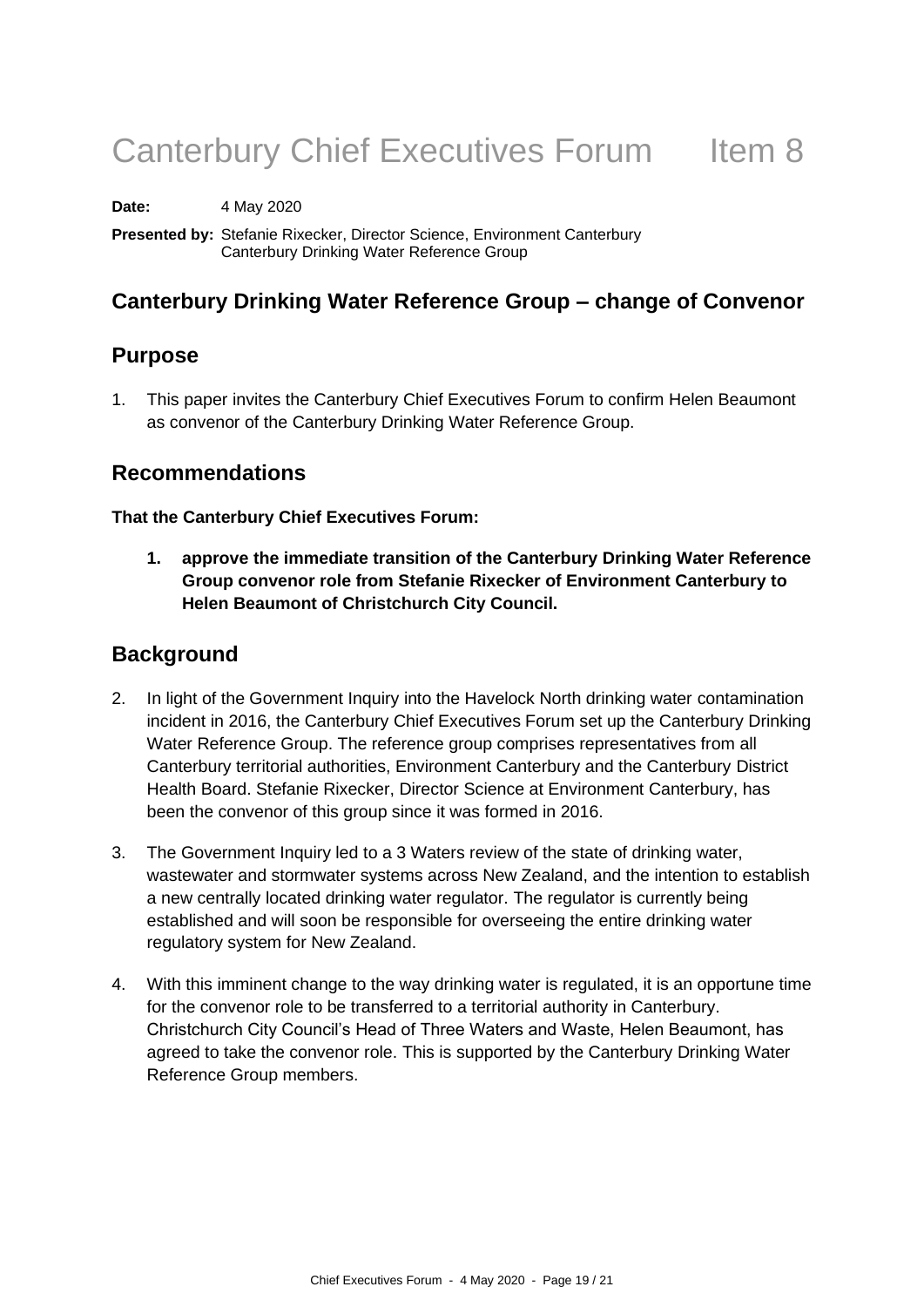# Canterbury Chief Executives Forum Item 9

**Date:** 4 May 2020

**Presented by:** Hamish Dobbie, Bede Carran, David Bromell

# **Regional forums update**

# **Purpose**

1. This report summarises outcomes from regional forum meetings since the Chief Executives Forum last met on 27 January 2020.

# **Recommendations**

#### **That the Canterbury Chief Executives Forum:**

**1. receive the report on regional forum meetings between February and April 2020.**

# **Background**

2. The Operations and Corporate Forums met on 16 March 2020. The Policy Forum meeting scheduled for 3 April 2020 was cancelled by the Chair in response to the COVID-19 crisis.

# **Operations Forum (chair Hamish Dobbie)**

- 3. At its meeting on 16 March, the Operations Forum:
	- agreed to park work on co-ordination of Waste Minimisation Plans until 2023 to align with the collective review of these Plans every six years
	- agreed to share advice and lessons learned in implementing drinking water safety plans, and draw on the Drinking Water Reference Group for technical input
	- discussed a water service delivery for Canterbury and agreed to invite the Department of Internal Affairs to initiate a conversation with the West Coast about one service delivery provider for Canterbury and the West Coast
	- agreed to adopt a shared approach aligned to best practice for adaptation to climate change in 30-year Infrastructure Plans
	- discussed with Environment Canterbury's CWMS team a draft regional work programme to implement the Fit for the Future review.